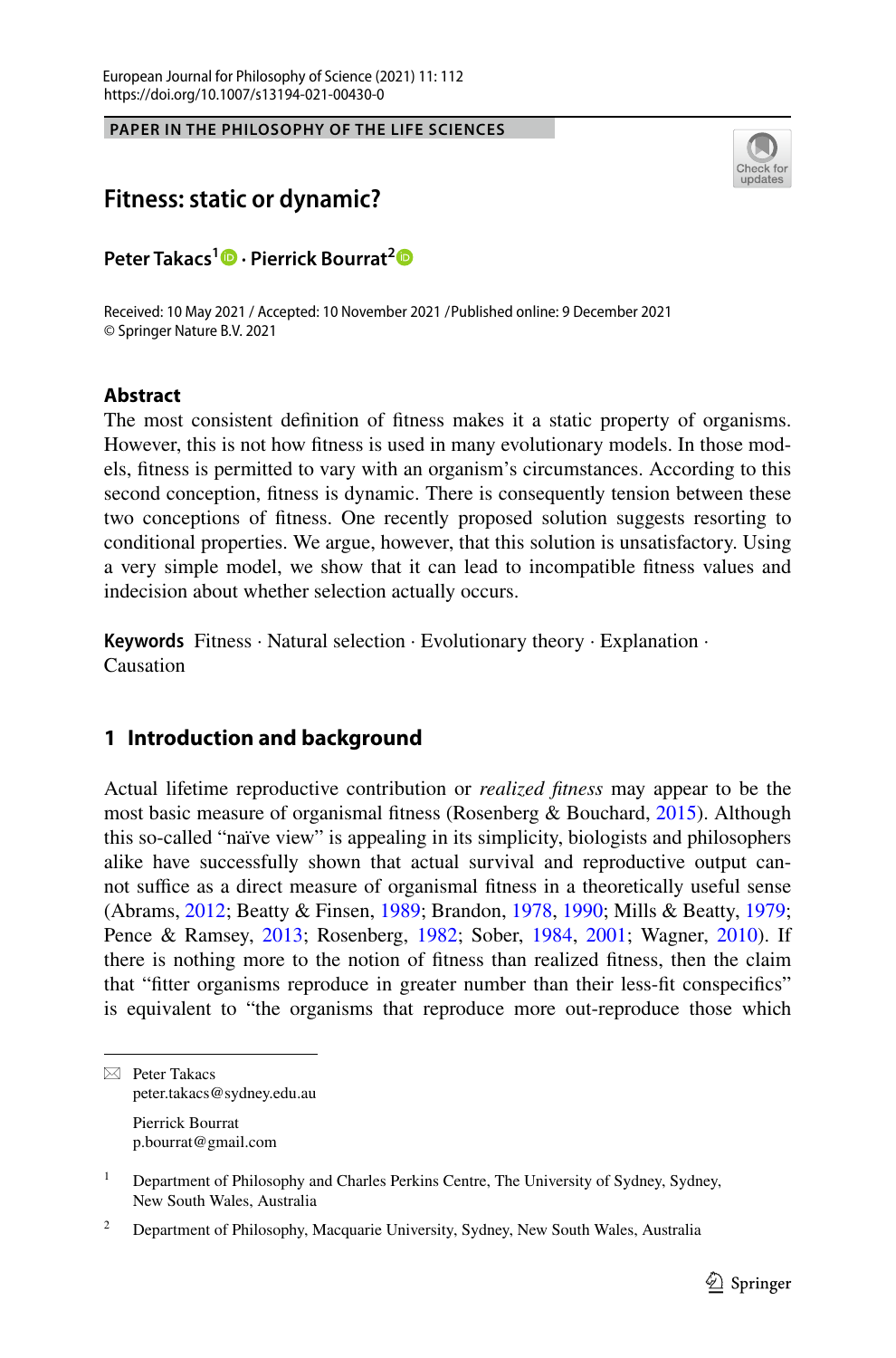reproduce less." As stated, this depicts natural selection as a tautology that is devoid of empirical content and, thus, explanatory import. It fails to account for why any of the organisms reproduce in greater or lesser numbers than their conspecifc competitors. Even more worrisome for the naïve view is that it routinely generates evolutionary scenarios in which the ftnesses of organisms exhibiting the same selectively relevant trait type are inconsistent within a homogeneous selective environment (Brandon, [1990;](#page-18-3) Scriven, [1959](#page-19-6)), a consequence which threatens to undermine the generally agreed upon role of ftness as a causal property in selective explanations of adaptive evolution.<sup>[1](#page-1-0)</sup>

The propensity interpretation of biological ftness (hereafter "PIF"), originally championed by Robert Brandon ([1978\)](#page-18-2) and Susan Mills and John Beatty (Mills & Beatty, [1979\)](#page-18-4), presented a way to maintain a static notion of organismal ftness without the drawbacks inherent to the naïve view. Brandon and Beatty ([1984\)](#page-18-5) summarize the upshot of this maneuver:

On the propensity interpretation, ftness is a probabilistic disposition or ability explicated in terms of expected rather than actual reproductive success (in the mathematical sense of 'expected value'). Inasmuch as the connections between an entity's dispositions or abilities and its actual behaviors are causal connections rather than analytic connections, the propensity interpretation of 'ftness' allows for genuinely explanatory accounts of diferential reproduction in terms of diferential ftness […] Informally, 'ftness' is defned in terms of abilities to reproduce, not in terms of actual reproductive success. (pp.33-34)

Their proposal sidesteps the explanatory worries that accompany the naïve view's commitment to defning ftness simply in terms of realized ftness. Unlike the naïve view, it does not confate evidence for the presence or value of a probabilistic prop-erty with the property itself.<sup>[2](#page-1-1)</sup> Moreover, it acknowledges the formal methods (e.g., multivariate linear regression) that biologists routinely deploy to ascertain ftness values.

Early formalizations of a static view of ftness nonetheless foundered on problems associated with demographic and environmental stochasticity (Gillespie, [1977\)](#page-18-6). Selective scenarios involving within-generation and between-generation variance in offspring number featured prominently in philosophical work (Beatty  $\&$  Finsen, [1989](#page-18-1); Brandon, [1990;](#page-18-3) Sober, [2001](#page-19-4)). Fitness assessed solely on the basis of the arithmetic mean number of ofspring overlooks the efects of variance (as well as potentially important efects of higher mathematical moments such as skew, kurtosis, etc.) for explaining and predicting evolutionary dynamics.

<span id="page-1-0"></span> $<sup>1</sup>$  The claim that organismal fitness is a causal property can, of course, be denied. While we cannot</sup> here address the nuances of this "statisticalist" view, the challenges posed deserve serious scrutiny (cf. Otsuka, [2016;](#page-18-7) Walsh et al., [2017](#page-19-7)).

<span id="page-1-1"></span><sup>&</sup>lt;sup>2</sup> See Beatty and Finsen  $(1989)$  $(1989)$  for more about the so-called "operationalist fallacy."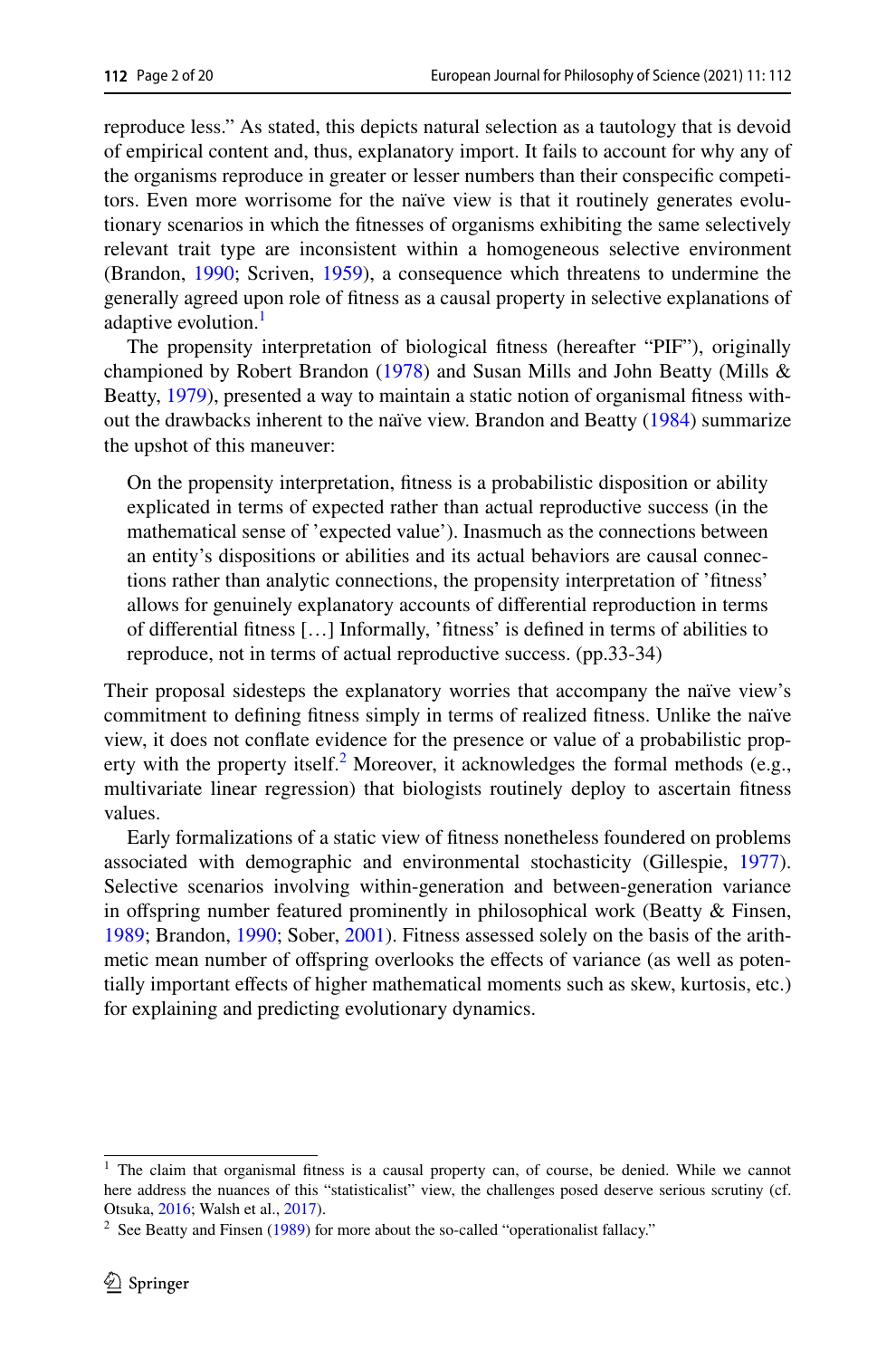It was in the face of such seemingly insuperable problems that Ramsey [\(2006](#page-19-8)) reiterated the need for a static conception of fitness for selective explanation.<sup>[3](#page-2-0)</sup> He labeled this invariant notion "Block Fitness." Pence and Ramsey ([2013\)](#page-19-1) later provided a rigorous explication of the concept. A major obstacle to the acceptance of Block Fitness even in its more mathematically rigorous incarnation is that practicing population biologists more often use dynamic ftness functions, which are prima facie incompatible with or uninformed by it. Situations involving negative frequency-dependent selection, an example we will return to later, present a simple illustration. In such situations, the ftness of an individual decreases as the frequency of its type increases in the population (Ridley, [1996](#page-19-9), pp. 127–129).

Abrams ([2009a](#page-17-0), [2009b,](#page-18-8) [2013,](#page-18-9) [2014](#page-18-10)) has recognized this tension and instead argues for a *conditionalized* static notion that purportedly reconciles the apparently dynamic ftnesses used in biological practice with the explanatory invariance required by a theory of adaptive evolution via natural selection. In this paper, we show that, despite the initial tenability of Abrams's proposal, it can lead to conficting intuitions about whether selection actually occurs in a population. While we ultimately fnd Abrams's account wanting, it is not our aim to relieve the existing tension in favor of Block Fitness and PIF. Nor is it our intention to suggest that the tension is irresolvable. Instead, we seek only to (i) highlight the theoretical commitments and shortcomings that come with each and, thereby, (ii) raise the possibility that there may be an unavoidable epistemic trade-of when opting for one static conception of ftness rather than the other.

### **2 Block ftness formalized**

The prospect of fnding an adequate formalization for a static conception of ftness were bleak until Pence and Ramsey ([2013\)](#page-19-1) introduced a new mathematical model to underpin the philosophical interpretation provided by Ramsey ([2006\)](#page-19-8). Ramsey contends that "Block Fitness—is a block property, constant over an individual's lifetime, implying that no events in an individual's life, altruistic or otherwise, can change its ftness. Fitness, then, is not a function of the actual life that an organism lives. Rather, […] it is a function of all of the possible lives that the organism could have lived" ([2006,](#page-19-8) p.485). Drawing on results in a research program known as "adaptive dynamics" (Metz et al., [1992](#page-18-11); Tuljapurkar, [2013](#page-19-10)), Pence and Ramsey ofer a general model to formally explicate this notion of fitness.<sup>[4](#page-2-1)</sup> For our purposes, it is of the utmost importance to note that their model is intended as a defnitional measure of *individual* ftness (Pence and Ramsey's '*F*'), as in the ftness of a token organism. As with earlier versions of the PIF, an individual's ftness is still to be established by applying probability weightings (from census data) to a distribution of

<span id="page-2-0"></span><sup>&</sup>lt;sup>3</sup> For convergent thoughts, see Bourrat ([2015,](#page-18-12) [2017](#page-18-13)) who proposes that natural selection (as opposed to other evolutionary processes) results from diferences in intrinsic-invariable properties (i.e., static properties) that lead to diferences in reproductive output.

<span id="page-2-1"></span> $4\,$  For details, see Equation 4 on p.862 of Pence and Ramsey [\(2013](#page-19-1)).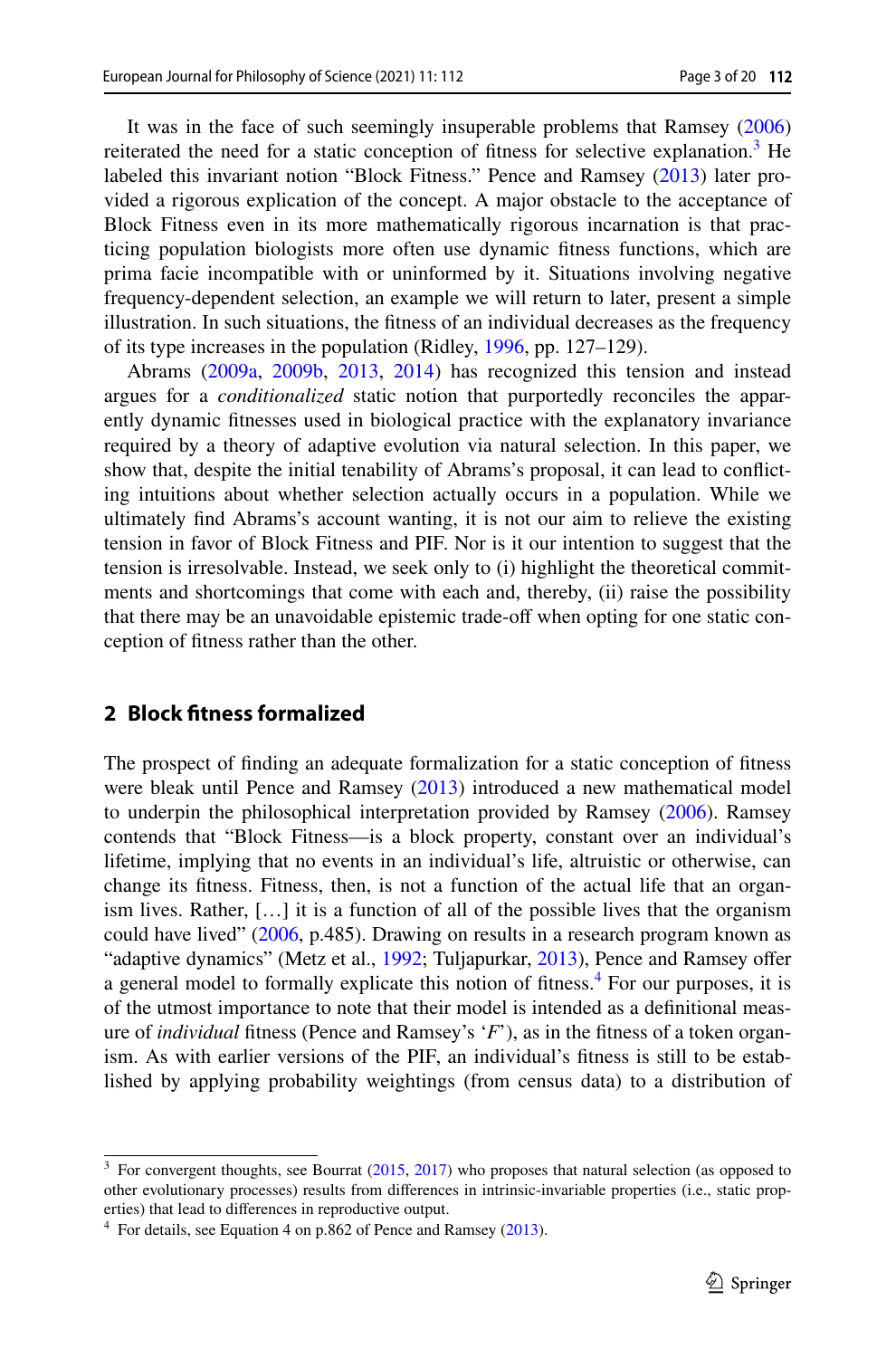outcomes. But the outcome states under consideration are no longer confned to the possible (whole numbered) reproductive contributions of a parental generation to a subsequent generation. The outcomes instead consist of all the "daughter populations" (or lineages) to which an organism with genome, G, in environment, E, might give rise.<sup>5</sup> The guiding idea is more straightforward than this wording suggests. Take any organism in a population. There are many diferent ways that an organism's life could unfold. It might, for example, give rise to many progeny or it could leave relatively few. It could just as easily leave none at all due to its succumbing to severe malnutrition or predation prior to reproduction. There are also many ways that a particular organism could produce one and the same number of ofspring. For instance, it might reproduce at an earlier rather than later time in its life. The same goes for any of the ofspring or even grand-ofspring of our focal organism. Radical contingency of this sort holds for any possible descendants. So, the total number of "daughter populations" or "possible lives" is, strictly speaking, uncountable. And the set containing all such daughter populations (Pence and Ramsey's "Ω") is the total state (sample) space.

Let us restrict focus to the total sample space containing all possible daughter populations, including the actual daughter population (or lineage) to which an organism gives rise. This space is explicitly designed to cover all possible sets of circumstances within which a focal organism and its descendants may fnd themselves. The selective environment, on this propensity interpretation, consists of all possible background conditions that are potentially sampled by competing trait variants or individuals in the long run. Some possibilities (or regions of state space) can become more probable than others once information about the individual, the population(s) to which it belongs, and the environment(s) it inhabits is taken into account. The idiosyncrasies that distinguish one selective environment or scenario from another in efect generate "special cases" of this more general measure. More crucial for our purposes, though, is that the ftness proposed by Pence and Ramsey is static since its true measure can only be determined in the very long run. What they offer, then, is nothing short of a "God's-eye-view" of individual fitness.<sup>[6](#page-3-1)</sup>

It is worth dwelling on this point for a moment. Perhaps the most basic explanatory relationship within evolutionary biology is that of "being better adapted than" or "fitter than" within a particular population (Bouchard & Rosenberg, [2004\)](#page-18-14). All systems subject to the evolutionary process are arguably governed by the common expectation that if organism  $X$  is better adapted than organism  $Y$  in environment  $E$ , then (probably)  $X$  will have more (sufficiently similar) offspring than  $Y$  in  $E$  (Brandon, [1978](#page-18-2)). Brandon ([1990\)](#page-18-3) calls this basic assumption "the principle of natural selection" on the grounds that it must be presupposed when explaining the dynamics of any evolutionary system. If we wish to maintain that natural selection is an objective

<span id="page-3-0"></span><sup>5</sup> Op. 860-861 of Pence and Ramsey ([2013\)](#page-19-1). What follows draws very heavily on Pence and Ramsey's wording.

<span id="page-3-1"></span><sup>6</sup> The adjective "God's-eye-view" is not intended as pejorative. It is illustrative rather than evaluative. There is nothing philosophically untoward about attempting to establish metaphysical foundations for evolutionary theorizing.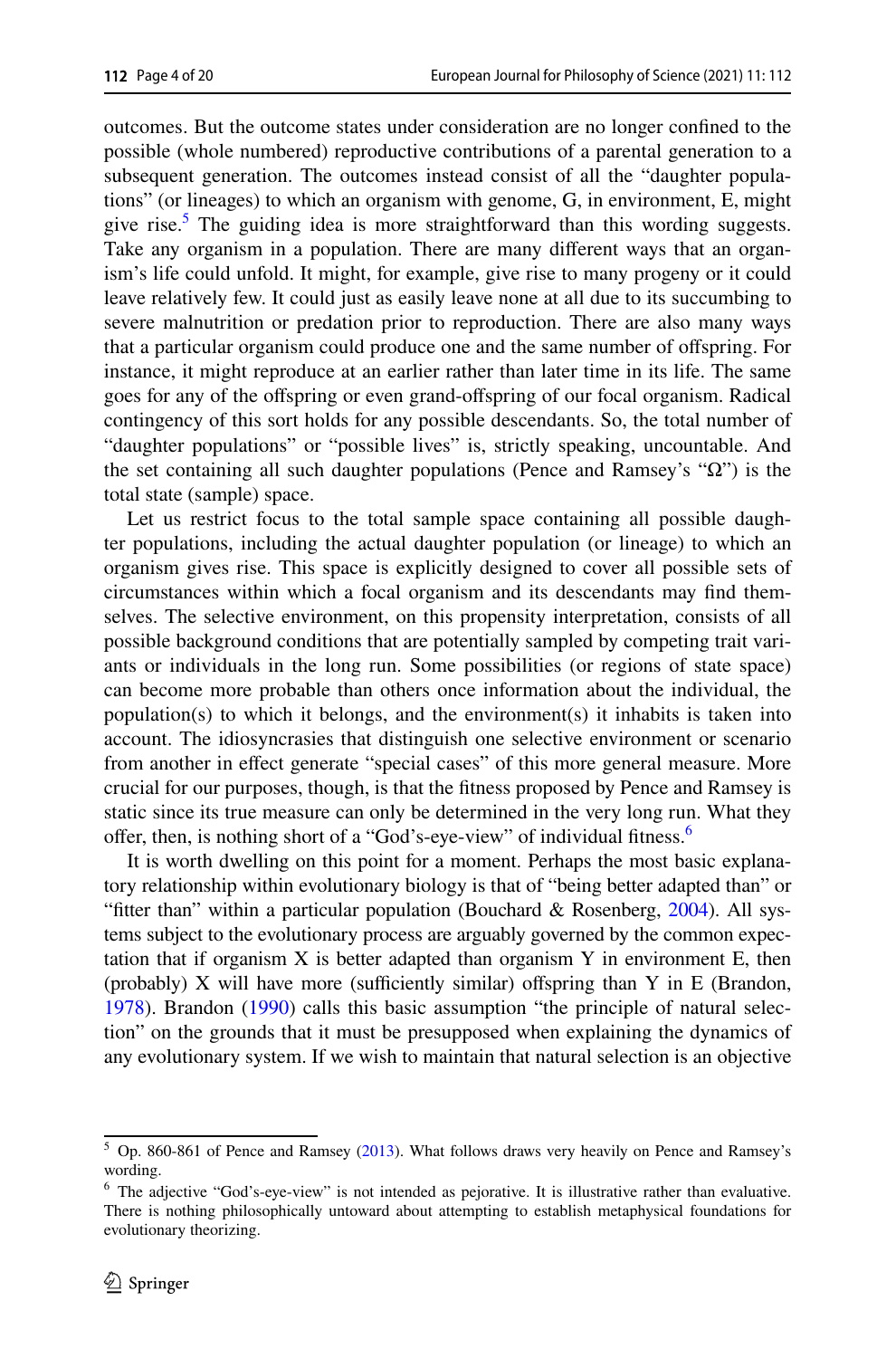feature of the natural world, one largely if not exclusively responsible for adaptive evolution, we require an objective conception of ftness. Pence and Ramsey's static conception provides a cogent, even if contentious, metaphysical interpretation of ftness as an unchanging objective property of token individuals. It grounds ftness as the causal fodder for selection and thus moves us beyond the unsatisfactory assumption that ftness is nothing more than a theoretical primitive (Rosenberg, [1983;](#page-19-11) Rosenberg & Williams, [1986;](#page-19-12) Williams, [1970\)](#page-19-13).

### **3 Counterintuitive consequences of block ftness and a conditional static alternative**

As convincing as Block Fitness may be from a philosophical standpoint, its detractors are quick to point out that its appeal is perplexing considering the actual practice of biologists. A litany of studies in evolutionary population biology reveals that ftness values are often taken to be variable or dynamic features of trait types or token organisms.[7](#page-4-0) The phenomenon of frequency-dependent selection presents a case in point. Frequency-dependent selection occurs whenever the ftness of a trait changes as a result of changes to its frequency in the population.<sup>[8](#page-4-1)</sup> Density-dependent selection, wherein selection among competing trait types in a population is afected by how many individuals of the species occupy the habitat, is just as crucial to explaining and predicting evolutionary dynamics. Therein, too, relative ftness values are often portrayed as dynamic rather than fxed. And it has long been known how unpredictable fuctuations in the biotic or abiotic components of the environment (e.g., weather events) can also afect the ordering and magnitude of relative fitness differences in a population (Levins,  $1968$  $1968$  $1968$ ).<sup>9</sup>

For illustrative purposes, let us examine the phenomenon of *negative* frequencydependent selection, which occurs when becoming more common makes a trait, along with the organisms that bear it, less ft. Examples of negative frequencydependent selection abound. Within biological game theory, which focuses exclusively on phenotypic traits (or strategies) and the optimal outcomes (or equilibrium payoff states) of episodic natural selection, an organism playing an aggressive or confrontational strategy known as "hawk" will fourish in a population composed primarily of passive players known as "doves." However, a dove will tend to do better in a population composed mainly of hawks (Maynard Smith, [1982\)](#page-18-16). It has recently

<span id="page-4-0"></span> $7$  Although studies involving trait types feature prominently, it is worth remembering that this contingent fact is a matter of "occupational necessity" designed to prevent the confation of individual ftness (as a propensity or propensity-like property) with realized individual ftness. It can be argued that biologists aim to determine the ftness of token organisms, which can only be approximated by way of indirect inferences that rely on selectively relevant trait types. On this point, compare Sober [\(2013](#page-19-14)) and Pence and Ramsey ([2015\)](#page-19-15).

<span id="page-4-1"></span><sup>8</sup> It is worth noting that models for the evolution of altruism rely on a form of frequency-dependent selection.

<span id="page-4-2"></span><sup>&</sup>lt;sup>9</sup> Pence and Ramsey are clearly aware of the difficulties raised in this section. They explicitly state, "Our Equation (4) is the density-independent, non-chaotic limit of this more sophisticated work [in adaptive dynamics]" ([2013,](#page-19-1) p.863).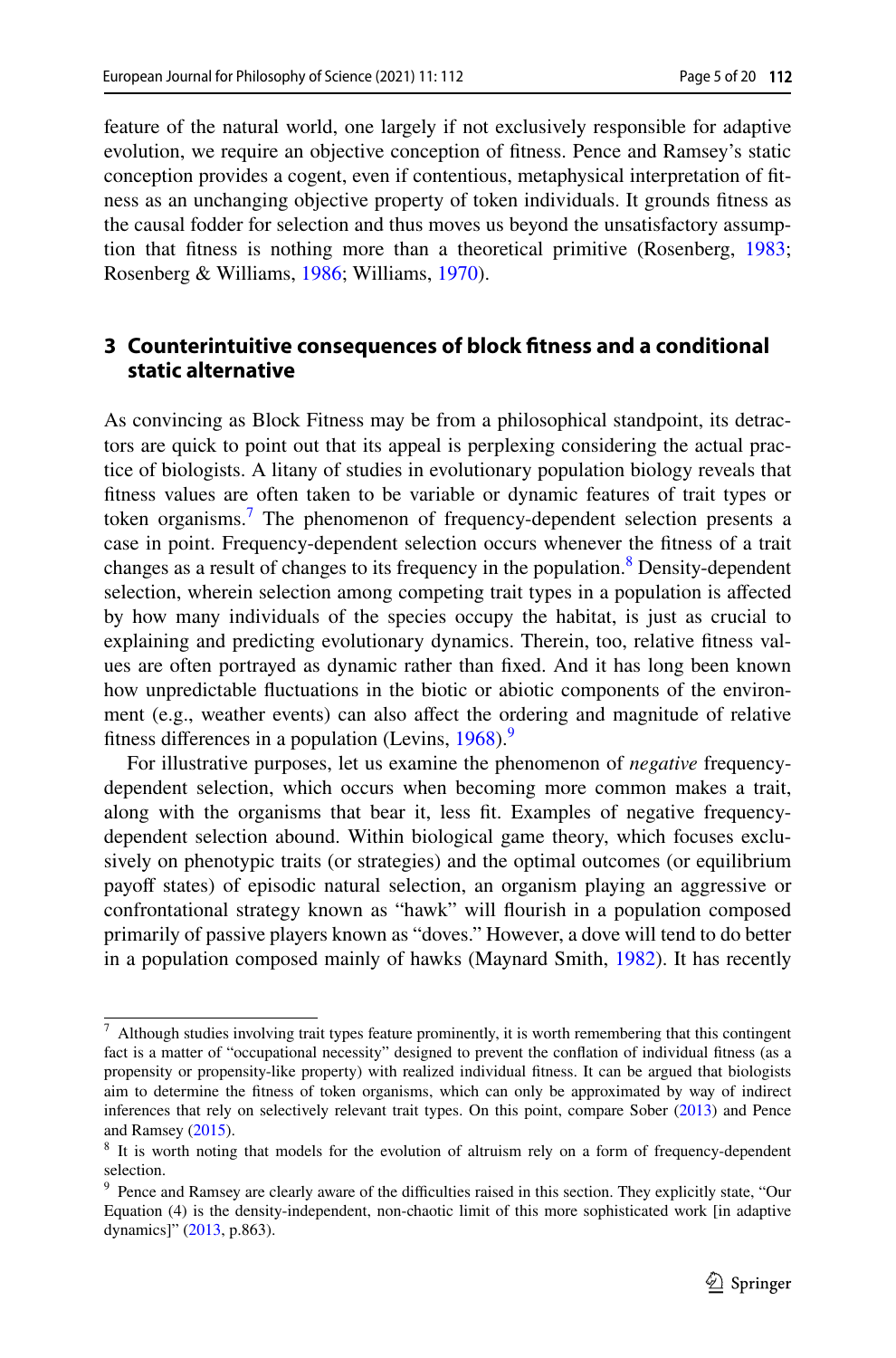been shown (Kokko et al., [2014](#page-18-17)) that the head-color polymorphism of red and black Gouldian fnches (*Erythrura gouldiae*) strongly supports the game-theoretical model for limited aggression in an animal population. The aggressive red morph is behaviorally dominant and successfully invades black populations, but when red "hawks" become too common, their success is severely compromised via decreased parental ability. Other studies have demonstrated negative frequency-dependent selection for self-sterility alleles in plants, handedness in the feeding morphology for scale-eating cichlid fsh, and male reproductive strategies in a marine isopod (Stevens, [2011\)](#page-19-16).

Despite Pence and Ramsey's responses to possible objections concerning the relationship between short-term and long-term ftness, an outstanding problem for their infinite-timescale measure  $(2013, p.868)$  $(2013, p.868)$  is that it is unlikely to correspond to the relative ftness measures that drive selective dynamics in the ecological and evolutionary short term (~1-100 generations). Population biologists are often interested in how critical demographic rates (birth rates, death rates, life expectancies, age of reproductive maturity, etc.) or the relative frequencies of competing trait types respond to inter- as well as *intra*generational changes in intrinsic (e.g., intraspecifc density) and extrinsic (e.g., resource availability or predator abundance) factors. Static ftness values calculated over an infnite amount of time and an uncountable sample space seem of less value to such research, as is evinced by researchers' readiness to countenance a dynamic notion of ftness. Moreover, it is not at all obvious, as Ramsey ([2006\)](#page-19-8) contends, that *any* measure of realized ftness, whether for a token individual or as the expected ftness of an ensemble (i.e., type ftness), "is not very predictive" (p.489). In cases of negative frequency-dependent selection, as with the Gouldian fnches noted above, selective dynamics can be accurately predicted within as well as across generations in the short term by deriving expected ftness exclusively on the basis of realized values. While such a measure might not render accurate predictions over longer periods, it could nevertheless suffice as a bona fide short-term predictor (Ariew & Ernst, [2009;](#page-18-18) Ariew & Lewontin, [2004](#page-18-19); Walsh, [2007,](#page-19-17) [2010](#page-19-18)).

Largely in response to the foregoing problem, Abrams [\(2009a,](#page-17-0) [2009b,](#page-18-8) [2013,](#page-18-9) [2014](#page-18-10)) has proposed a way to alleviate the tension between the static and dynamic conceptions of ftness. Although critical of propensities (Abrams, [2007](#page-17-1)), he recognizes the importance of upholding a static conception of ftness if we are to maintain that natural selection is an objective feature of the natural world that forges organismal adaptation. To resolve this tension, Abrams argues that "the relevant probabilities [with respect to ftness] are over 'organism–environment histories': sequences of states of an organism and its environment. [His] approach explicitly concerns organism types rather than tokens" ([2009a](#page-17-0), pp. 489–490). Organism-environment histories are underwritten by what Abrams calls "static conditional ftnesses." These are measures of relative ftness "conditional on the occurrence of an event of a particular type. Though these ftnesses do not change during an organism's life, they refect the effects of possible events on organisms' reproductive success" ([2009a,](#page-17-0) p. 490). In other words, following Abrams, tokens of one and the same organismal type (i.e., individuals who exhibit the same character state or trait variant) can have diferent ftness values only if there are corresponding nonequivalent descriptions of the conditioning environment.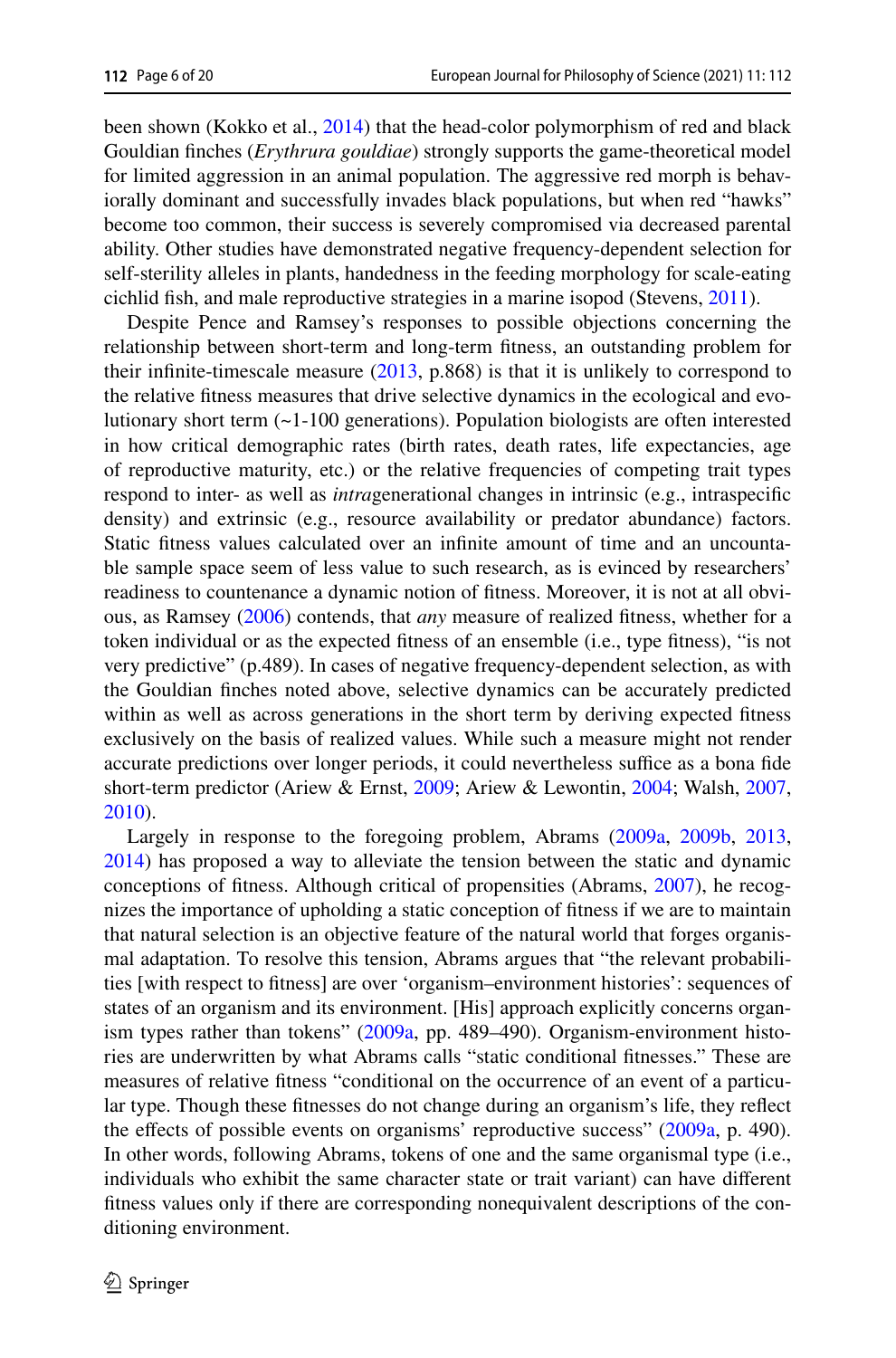An example inspired by Abrams ([2009a](#page-17-0)) is instructive. Imagine that individuals of a certain species are more likely to survive to sexual maturity (S) if they happen upon a rare nutrient-rich resource  $(E)$ , such as carotenoids, in their habitat.<sup>[10](#page-6-0)</sup> All else being equal, S should track ftness. Suppose that there are just two discrete heritable trait variants (A and B) in our hypothetical population. While both trait variants tend to do better when encountering carotenoids, it turns out that individuals with variant A gain an even greater (ftness) advantage than do individuals with variant B. However, in the absence of carotenoids, individuals with variant B have a signifcant advantage (i.e., incur a much smaller cost to ftness) over individuals with variant A. Let us further assume that there is no correlation between exhibiting a particular trait type and whether an individual will encounter such a resource. At frst glance, it appears as though the viability ftness (S) of an individual can change on the basis of a fortunate encounter with E. This goes for individuals of both trait variants. But this would be inconsistent with a static notion of ftness. Abrams resolves this apparent inconsistency by arguing that if an organism's survival is conditionalized on the relevant occurrence  $(E)$  or nonoccurrence  $(-E)$  of encountering the nutrient rich resource, it can still refer to a static property:

- (I)  $P(S_A|E) > P(S_B|E)$ <br>(II)  $P(S_A| \sim E) < P(S_B|$
- $P(S_A|\sim E) < P(S_B|\sim E)$

It is unsurprising for relative ftness diferences, expressed here as probabilistic inequalities, to change in magnitude or direction *when the background conditions in which natural selection occurs are nonuniform*. [11](#page-6-1) The inequality in (I) shows that individuals with trait A have a greater relative ftness when a nutrient rich resource is encountered, and vice versa for individuals with trait B in complementary circumstances (II). Some A-type individuals in E will undoubtedly perish despite fnding a nutrient-rich resource. But their fates are supposedly accounted for by a statistical measure of variance in ftness, which is, in turn, the average diference between observed and expected ftness conditional on E. Abrams makes the overall point unmistakably clear: "[T]he relevant probabilities […] are for a given organism type in a given environment, and these probabilities don't change within organisms' lives, since they already take into account everything that can happen in a life, i.e., in various possible lives" (p.493).

### **4 Is Conditionalized static ftness the best of both worlds?**

Abrams presents what might be considered a static Humean (complex type) alternative to Pence and Ramsey's Block (token) ftness. His organism-environment histories can be construed as composites (combinatorial or topological possibilities)

<span id="page-6-0"></span><sup>&</sup>lt;sup>10</sup> Astute readers will recognize that this is a slightly modified version of Abrams's [\(2009a\)](#page-17-0) example involving carotenoids.

<span id="page-6-1"></span> $11$  See Brandon (pp.60-64, [1990](#page-18-3)) for details about, what he calls, the "selective environment."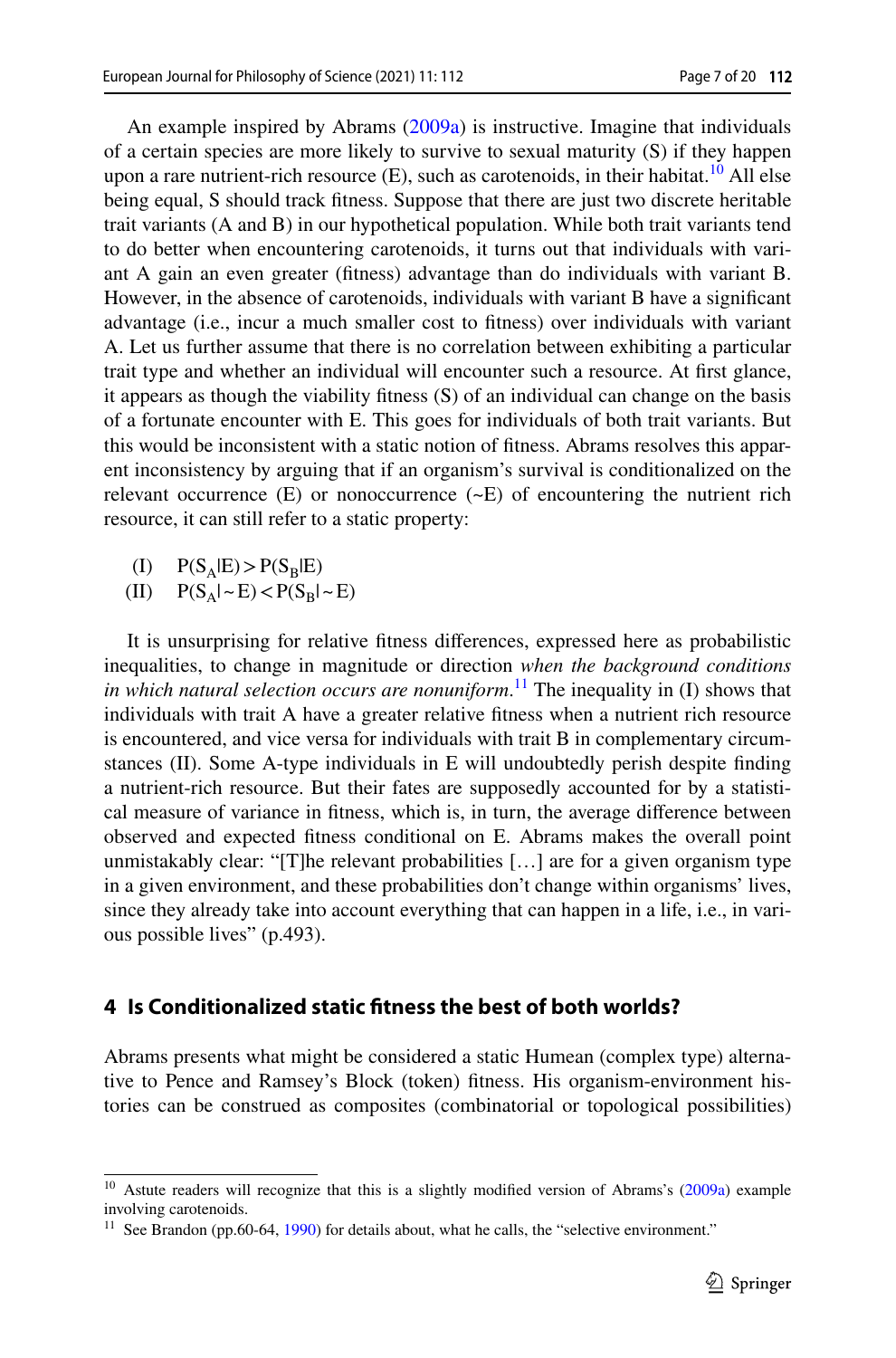consisting of (1) "evolutionary individuals" who are type-cast as mereological fusions via reference to selectively relevant, determinable traits and (2) types of extrinsic events with corresponding complementary or contrast classes. Explaining evolutionary dynamics in any population thereby requires reference to probabilistic regularities (e.g., net relative ftness diferences) based on the types that are used to describe an organism-environment history. The explicit aim is to ground the invariance required for an explanatorily useful notion of ftness and to do so in a way that mirrors the practice of population biologists who routinely deploy dynamic measures. While containing much to admire, we will argue in this section that Abrams's proposal suffices only if one is willing to pay, what is by our accounts, an unacceptably high epistemic cost. More specifcally, as we will show, his proposed resolution privileges a form of explanatory pragmatism that compromises the attainment of a determinate biological ontology. We now introduce an example that is formally identical to the previous example and highlights the tensions to which we have thus far alluded.

Upon observing distinct character states (trait variants), an evolutionary biologist may want to understand how or why such variation is maintained. Is it just a case of "neutrality" in the sense that there are no intrinsic or extrinsic selective pressures associated with this trait? Perhaps the observed variation is due to epistatic, $12$ pleiotropic, $\frac{13}{13}$  or developmental constraints on the efficacy of selection. Or is it the result of countervailing extrinsic or intrinsic factors (e.g., a mutation-selection balance)? At any rate, testing competing hypotheses such as these is commonplace in evolutionary population biology. In this hypothetical scenario (Table [1](#page-9-0) generated from data in [Appendix](#page-17-2)), there are two mutually exclusive and exhaustive heritable trait variants: A and B. The continuous variable "Available Nutrients" has been arbitrarily discretized by establishing an inclusive threshold value for "Nutrient Rich", which generates the complementary contrast class consisting of any (nonnegative) value below the threshold. The two resulting environmental conditions (E1 and  $\sim$  E1) are equiprobable and randomly inhabited, so there is no correlation between trait type and environmental condition. In other words, embodying a particular trait variant has no efect on the probability of encountering either type of nutritional environment. Fitness coefficients ( $w_A$  and  $w_B$ ) here designate *relative* fitness, a standard measure of the (dis)advantage of one variant against its extant competitor(s). By convention, the trait variant with the highest relative ftness in each selective environment becomes a reference trait for normalization and is ascribed a value of 1.0. The strength of selection against the less fit trait variant (i.e., selection coefficient) can, then, be easily deduced as departure from 1.0. Arithmetic means  $(\mu_i)$  and variances  $(\sigma^2)$  in reproductive output are provided to make evident that higher moments of the fitness distribution "cancel out"<sup>[14](#page-7-2)</sup> when assessing relative fitness and selective

<span id="page-7-0"></span><sup>&</sup>lt;sup>12</sup> Epistasis occurs when alleles at two or more genetic loci interact non-additively to determine the phenotype.

<span id="page-7-1"></span><sup>&</sup>lt;sup>13</sup> Pleiotropy occurs when one genetic locus affects more than one phenotypic trait, which causes a genetic correlation.

<span id="page-7-2"></span><sup>&</sup>lt;sup>14</sup> In other words, the fitness distributions for the character states are identical.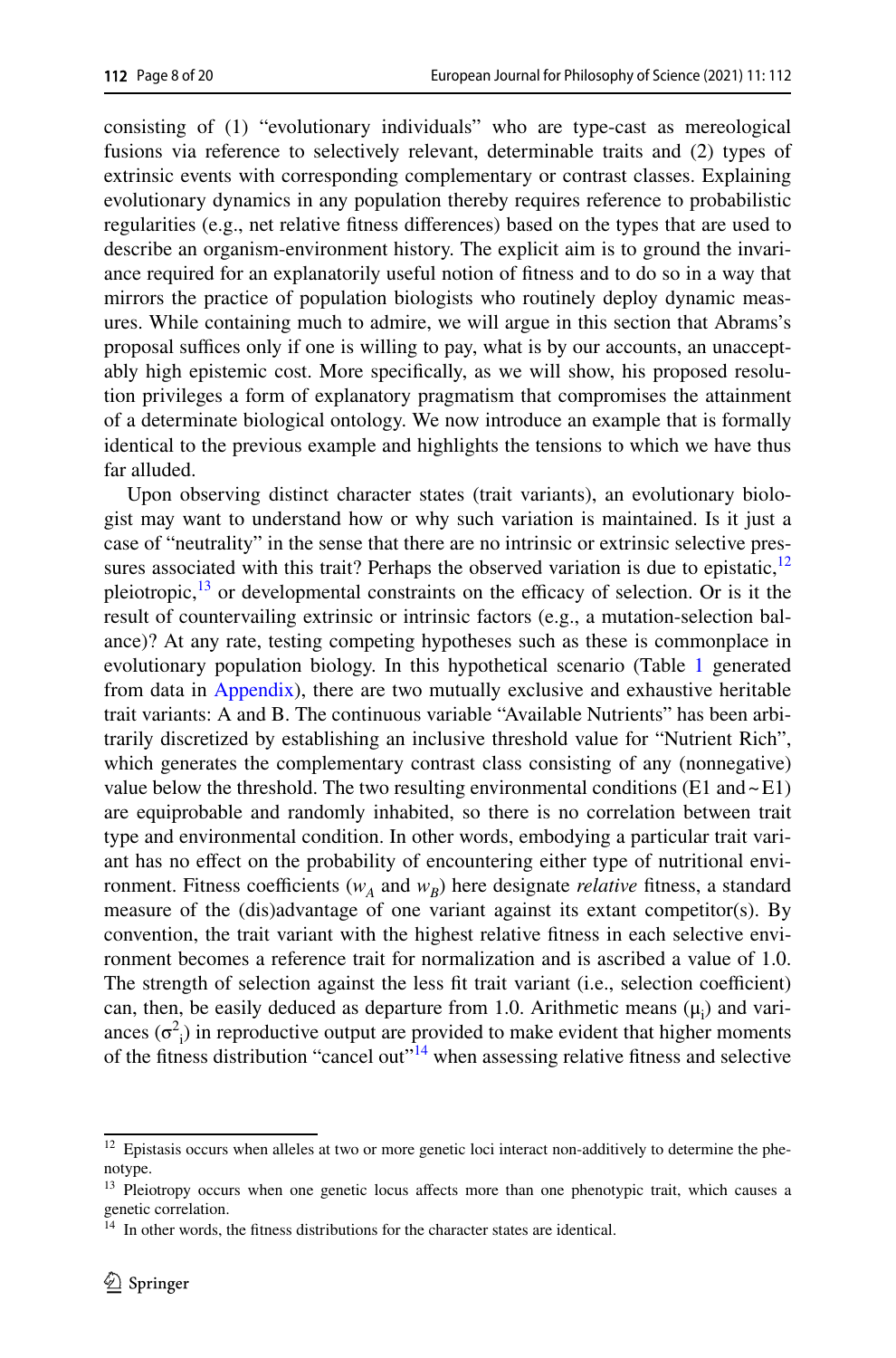dynamics for a more coarse-grained (i.e., global) description of the population in which  $w_A = w_B$ . Contrary to what some might expect, this example also shows that global variance(s) can increase despite a shift to larger population size (see Table [1\)](#page-9-0). The values used in this example expressly circumvent many of the difficulties that Pence and Ramsey's ([2013\)](#page-19-1) model for individual fitness was designed to resolve. Their model would accordingly be much simplifed when applied to a scenario like ours.

There is an obvious ftness reversal for a partition of the population by one environmental condition to the exclusion of the other:

(III)  $Pr(w_A|E1) > Pr(w_B|E1)$ <br>(IV)  $Pr(w_A| \sim E1) < Pr(w_B| \sim$ 

 $Pr(w_A | \sim E1)$  <  $Pr(w_B | \sim E1)$ 

Trait type A is ftter than trait type B in nutrient-rich conditions and vice versa in nutrient-poor conditions. Furthermore, the magnitude of the relative ftness advantage that accrues to A in E1 is precisely equal to that which accrues to B in  $\sim$ E1. While this is undoubtedly a somewhat "contrived case" that follows from stipulated features of our example, similar instances could be generated even when the magnitudes of the relative ftness diferences are unequal. Now, a static measure of ftness cannot accommodate such a blatant inequality reversal if it is to fgure as a causally operative factor in a selective explanation (Walsh, [2007,](#page-19-17) [2010](#page-19-18)). Note, moreover, that the ftness reversal in this case cannot be brushed aside as the result of what some have deemed "illegitimate averaging" (Glymour, [1999](#page-18-20); Otsuka et al., [2011\)](#page-19-19). Partitioning the population by way of  $E1$  and  $E1$  does not yield partitions of unequal size, nor does it introduce any type of confounding dependency between nutrient level and trait variant. The number of individuals assigned to each partition is the same, and the number of A-type variants is stipulated as matching the number of B-type variants within each partition. Individuals with variant B are no more or less likely to encounter a particular type of nutrient level  $(E1 \text{ vs. } \sim E1)$  than conspecifics with variant A. Following Abrams's proposal, then, the fne-grained partition as in (III) and (IV) demonstrates that ftness can remain static if conditional on homogeneous selective environments E1 and~E1.

We of course agree with Abrams that ftness must be assessed in homogeneous selective environments. A pressing difficulty remains, however. The problem is that the selective environment is homogeneous at both the local level and the global level in our example. As both ways of partitioning the setting refer to the same individuals, these individuals supposedly undergo the same selective pressure(s) no matter how we might choose to describe the setting. If homogeneity is the sole criterion for determining the "correct" conditionalization, we are faced with the dilemma of having to choose between two legitimate ways of conditionalizing to achieve homogeneity. The diference is anything but trivial. Opting for a fne-grained partitioning as on the local level, $^{15}$  $^{15}$  $^{15}$  a practicing population biologist must conclude that natural

<span id="page-8-0"></span><sup>&</sup>lt;sup>15</sup> This local interpretation or "fine-grained partitioning" is equivalent to situation in which there is a metapopulation consisting of two subpopulations of equal size and there is no migration or mutation.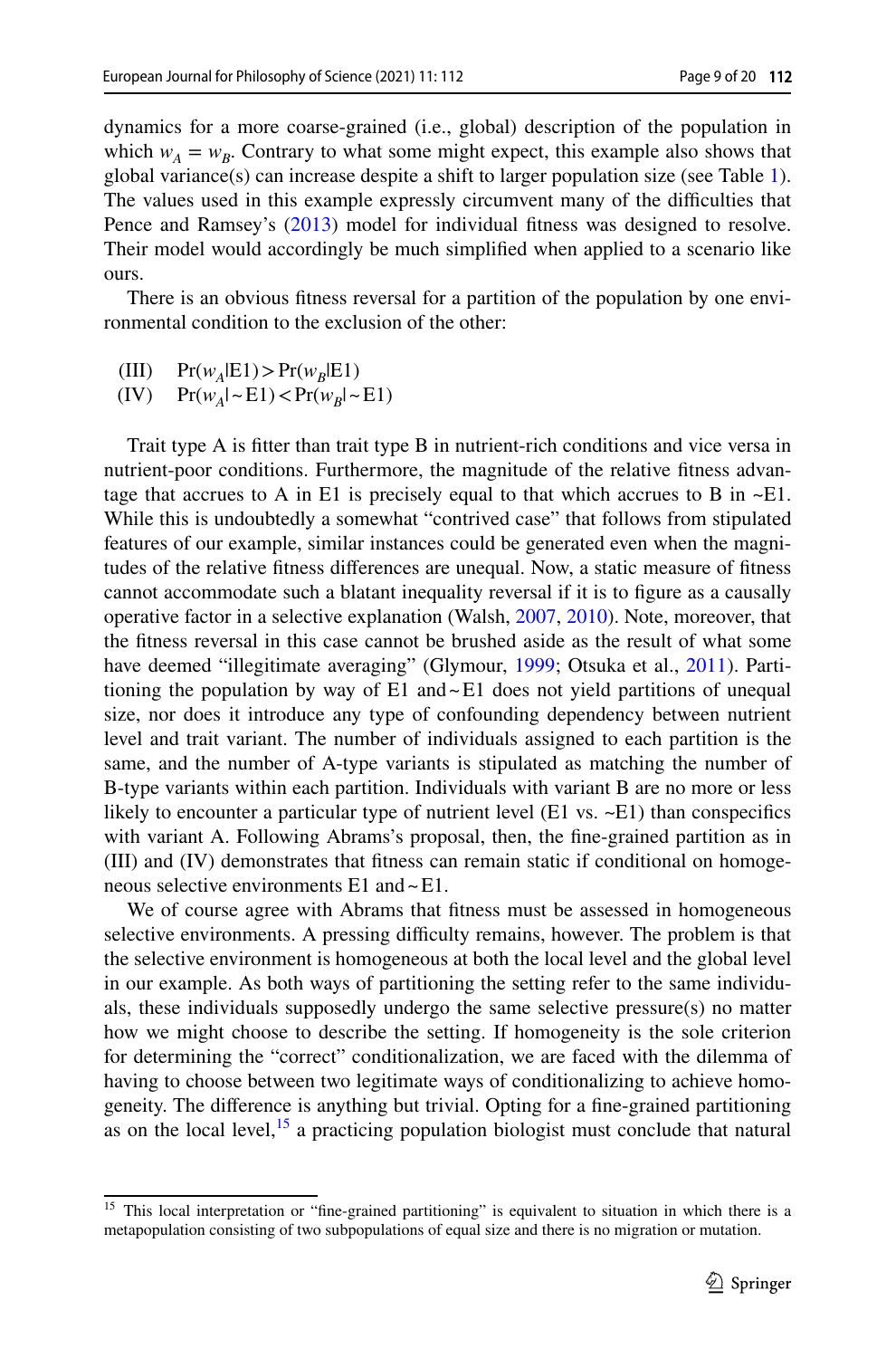| <b>Interpretation of Selective Environment:</b><br><b>GLOBAL</b>                                                        | <b>Interpretation of Selective Environments:</b><br><b>LOCAL</b>                                                   |  |  |
|-------------------------------------------------------------------------------------------------------------------------|--------------------------------------------------------------------------------------------------------------------|--|--|
| <b>ENVIRONMENT</b> (E)                                                                                                  | <b>NUTRIENT RICH (E1)</b>                                                                                          |  |  |
| (Available Nutrients)<br>$W_A = W_R$<br>$(1.0=1.0)$<br>$(\mu_{A} = \mu_{B} = 8; \sigma^{2}_{A} = \sigma^{2}_{B} = 4.8)$ | $W_A > W_R$<br>(1.0>0.6)<br>$(\mu_A = 10; \mu_B = 6; \sigma^2_A = \sigma^2_B = 0.8)$<br><b>NUTRIENT POOR (~E1)</b> |  |  |
|                                                                                                                         | $W_A < W_R$<br>(0.6<1.0)<br>$(\mu_{A} = 6; \mu_{B} = 10; \sigma^{2}_{A} = \sigma^{2}_{B} = 0.8)$                   |  |  |

<span id="page-9-0"></span>Table 1. A Scenario for Selective Incompatibility (See text and [Appendix](#page-17-2) for details.)

selection occurs because A is fitter in E1 and B in  $\sim$ E1. This might, for example, indicate that there is a trade-off (i.e., a negative phenotypic correlation). On the global level, in contrast, a practicing biologist would posit E (nutrient availability) as part of the background rather than as an explicit variable upon which to condition, which implies that all individuals are subjected to the same conditions in equal measure. The reversal in ftness being of the same magnitude on the local level, however, this biologist would be forced to conclude that there is no evidence of natural selection. A and B are selectively neutral from the global standpoint; character state apparently makes no diference to ftness. There is, consequently, unresolved arbitrariness surrounding how to answer the question "does natural selection occur in this population?" This indecision generates inconsistent predictions about what would happen if available nutrient levels were to fall predominantly above or below the discrete threshold identifed in our example.

Resorting to the fat of researchers, without additional qualifcation, cannot resolve this worry. We can begin to see why by noting the variance around mean reproductive output after partitioning by E1 and ~ E1:  $\sigma_A^2 = \sigma_B^2 = 0.8$ . There is variance on the global level ( $\sigma_A^2 = \sigma_B^2 = 4.8$ ) as well. This indicates that there are individuals within each trait type whose actual ftness deviates from the expectation in either partitioning. How should we accommodate individuals exhibiting, for example, trait type A in E1 with unequal realized fitness? Following Abrams,<sup>16</sup> there must in principle be yet another environmental variable by which to partition. Let us call it "F1" and its complement "~F1." We would, then, be faced with an even more fnegrained partitioning, one in which relative ftness diferences must be assessed in four different homogeneous environments: E1and F1; E1and ~ F1; ~E1 and F1; ~E1 and $\sim$ F1. Now, it is plausible if not likely that variance in reproductive output will remain even after such a refnement. If so, yet another round of partitioning would accordingly ensue. The process of revision via complex partitioning presents a slippery slope; it could be repeated indefnitely because the token causal events that

<span id="page-9-1"></span><sup>&</sup>lt;sup>16</sup> We do not mean to imply that Abrams is oblivious to this problem. See, especially, Abrams ([2009b\)](#page-18-8) for a suggested resolution to, what he calls, "the problem of the reference environment."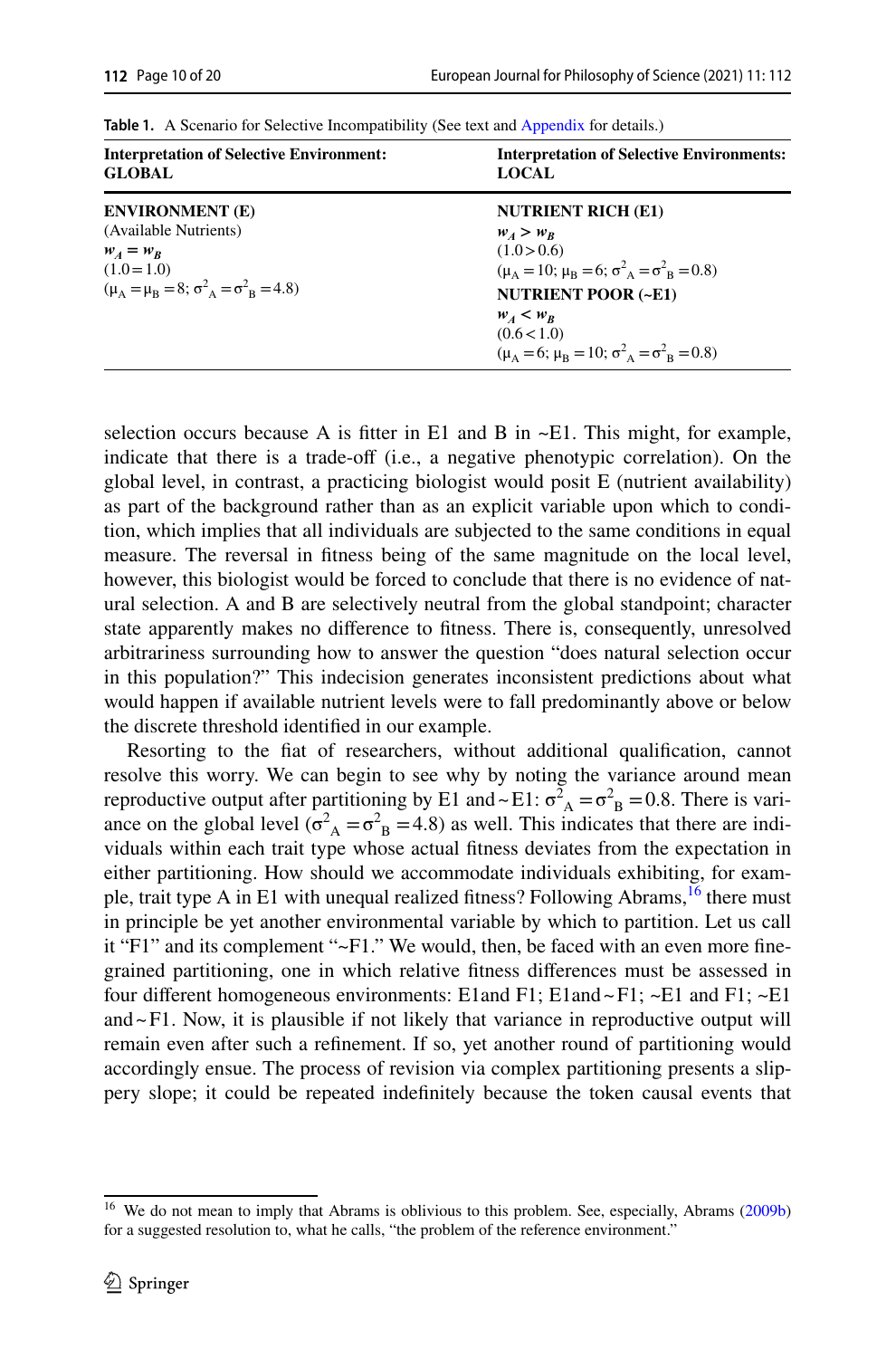infuence the prospects for survival and reproduction in any actual environment is efectively infnite.

This regress can terminate in one of two ways. It must either proceed until discovering a partition that yields no variance in ftness for either A or B, in which case it becomes a deterministic setting, or stop short of this limit for reasons associated with the inclinations and biases of knowledgeable researchers (e.g., returns on investment of time or funding, progress towards answering questions addressed, etc.) because, perhaps, the setting is fundamentally indeterministic.

To his credit, Abrams ([2007,](#page-17-1) [2009b](#page-18-8), [2014](#page-18-10)) recognizes that an unchecked regress is unpromising. Considering the number of variables involved, a completely exhaustive partitioning of this ilk would recast each individual in a population as experiencing a completely unique environment, which then renders an explanation of relative success (i.e., diferential ftness) useless. Abrams refers to such extremely specifc, idiosyncratic environments as "microenvironments" or particular "circumstances" [\(2007](#page-17-1), [2014](#page-18-10)) in order to distinguish them from recurring sub-environments. For him, only the probabilities associated with the occurrence of the latter are relevant to explaining selective dynamics.<sup>17</sup> Recurring sub-environments would indeed prove more explanatorily relevant, but the pressing issue here is one of whether we can for principled reasons maintain consistent static ftness values in partitions considerably less specifc than "microenvironments." Abrams apparently thinks that we can:

[F]or a subenvironment to be relevant to natural selection in a small population, it must encompass a broader range of circumstances, *ceteris paribus*. These relationships could be formalized in terms of a particular model, producing a formula allowing calculation of probabilities of recurrence necessary to produce a noticeable efect of selection given values for the parameters just mentioned […] For a given population and environment, and a specifed level of likely efect of selection, such a formula could in principle be used to estimate a *minimal environmental grain*: a specifcation of how fne-grained a partition of the environment can be while still making subenvironment-relative ftness diferences themselves relevant to selection.

I'm not sure how useful such an estimation project would be, however. The main point is that modeling practices and empirical research are consistent with a vague boundary between subenvironments that have a signifcant probability of recurrence, and those that don't. Above this vague limit, researchers are free to choose a way of partitioning environmental conditions into subenvironments that is useful for their research goals. ([2014,](#page-18-10) p.19)

The basic idea is that biologists can partition in whatever manner they see ft so long as they do not do venture "below" the limit at which the selective environment becomes unshared (i.e., heterogeneous). But establishing the possibility of a

<span id="page-10-0"></span><sup>17</sup> Op.20 (Abrams, [2014\)](#page-18-10): "What matters to natural selection is not this or that organism's particular circumstances and particular fate, but the sorts of conditions that individuals in the population are likely to encounter repeatedly."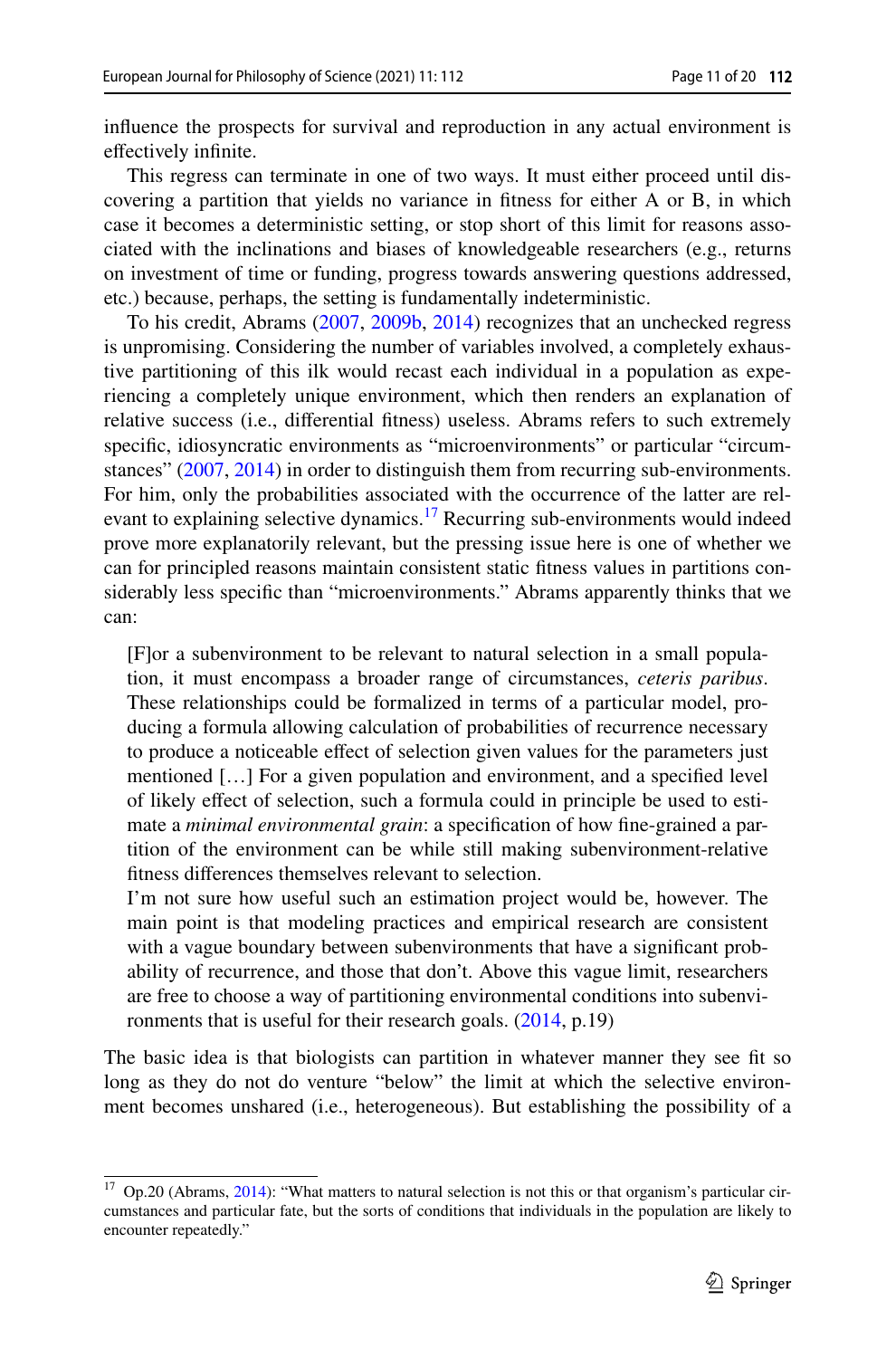minimal environmental grain in the manner Abrams suggests ignores the difficulty that our example (Table [1](#page-9-0)) is designed to highlight. We have restricted ourselves to identifying just two of possibly many distinct ways that biologists might partition the selective environment *above* Abrams's "vague limit." Our example raises a problem for any case in which the *minimal* environmental grain is not also the *maximal* environmental grain of description. If (i) researchers are "free to choose a way of partitioning environmental conditions," (ii) the various descriptions they deploy supposedly correspond only to distinct *aspects* of a single mind-independent reality, and (iii) selection is taken to be an objective feature of the world, then there is no room in the end for inconsistent answers to the question "does natural selection occur?" when posed of any actual population. Attempting to resist this by arguing that the question admits of inconsistent answers under distinct descriptions simply elicits the following rejoinder: "which description is best for the purpose of explaining and predicting evolutionary dynamics *in this (actual) population*?" Returning to our example, this question is tantamount to asking whether to include "nutrient level" (i.e.,  $E1$  or  $\sim$   $E1$ ) as an explicit variable in a model of selective dynamics. If it is included, countervailing selection occurs. If it is excluded, there is no selection. Leaving this issue to the vagaries of "modeling practices and empirical research" fails to offer a principled resolution to this "promiscuity of (acceptable) partitions" problem. Stopping the regress (short of Abrams's microenvironments) apparently entails an unbearable excess.<sup>18</sup>

For Abrams, determining a proper partition and thus retaining a static value of ftness seemingly depends on the biases and inclinations of researchers—that is, "research goals and available data and methods" ([2013,](#page-18-9) pp.297-298). Opting in this direction seems to accord quite well with what often transpires as population biologists come to better understand the systems confronting them. Unfortunately, we then again fnd ourselves in a situation that is not relevantly diferent from the one our example was designed to highlight: two knowledgeable evolutionary biologists disagree about the level of proper partitioning (i.e., homogeneous selective environment). And, as before, the mere fat of researchers seems an unsatisfactory desideratum for determining whether ftness is an objective causal property and selection an effectual process.

Now, we would be remiss if we failed to mention that Abrams ([2013\)](#page-18-9) has addressed a less detailed but formally similar case to the one we present in Table [1.](#page-9-0)<sup>[19](#page-11-1)</sup> He there considers how the probabilities associated with randomly assigning birds (English magpie pigeons) with competing color patterns to mutually exclusive environmental conditions (dark sand vs. light sand) can fgure in selective explanation.

<span id="page-11-0"></span><sup>&</sup>lt;sup>18</sup> It also threatens to blur the distinction between drift and natural selection, an outcome that runs counter to the intuitions of most biologists and philosophers (Brandon, [2005\)](#page-18-21). If your mathematical expectations difer substantially, then so, too, will your views about which outcomes are due to selection (i.e., are adaptions) and drift (i.e., departure from expectation).

<span id="page-11-1"></span><sup>&</sup>lt;sup>19</sup> "Second scenario: Imagine a single environment in which sand color varies in patches whose average diameter is about a meter. The random assignment of pigeons to a background sand color is then determined by where pigeons happen to land. In either case, we suppose that the pigeons are not selective about sand color" (Abrams, [2013](#page-18-9), p.295-296).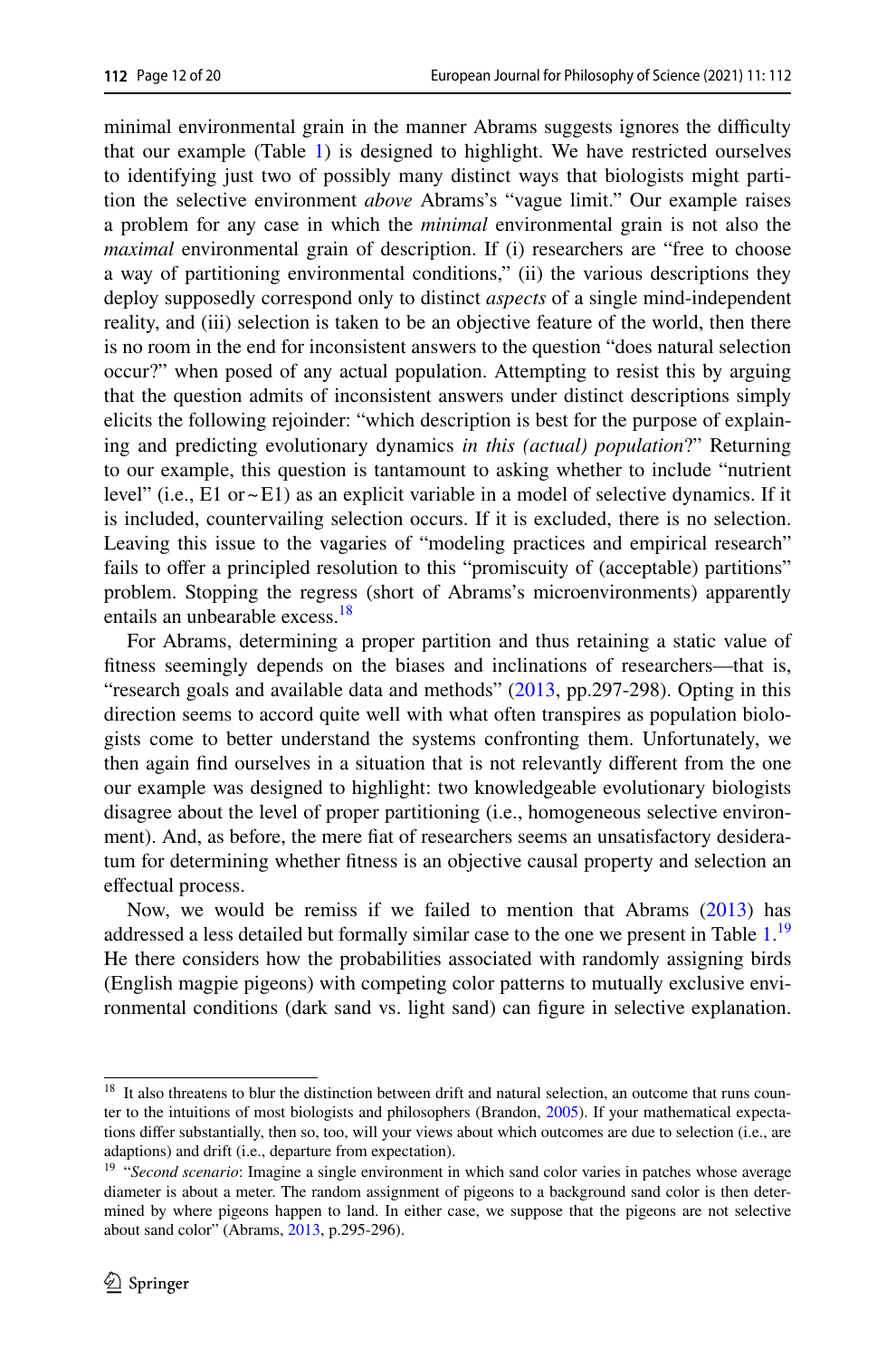His proposed resolution makes explicit two important features that can be juxtaposed with our example. How and why we disagree with Abrams's can be further clarifed by examining these.

The frst feature is an unobjectionable epistemic claim about how biologists can come to understand or investigate selective dynamics. Abrams urges that evolutionary biologists should be granted considerable autonomy when describing the environment(s) inhabited by a population. He nevertheless recognizes that there must be some constraints. For instance, biologists should avoid descriptions that introduce confounding factors that lend to instances of "illegitimate averaging." They should, as per Abrams's suggestion, restrict themselves to homogenous partitions of the environment at or above the minimal environmental grain of description. Our example (Table [1](#page-9-0)) accordingly partitions the population only via statistically "legitimate" descriptions of the environment with a nonnegligible probability of occurrence. Investigating the ramifcations of alternative descriptions can, as we have already noted, reveal the presence of countervailing causal infuences (e.g., life history trade-ofs). This commitment to what might be called "bounded exploratory liberty" is shared by many, some of whom part ways with Abrams's conclusions regarding the metaphysical status of ftness (Ramsey, [2006;](#page-19-8) Walsh, [2010](#page-19-18)). We likewise concede this general epistemic point to Abrams. Members of the biological community should retain the right to (defeasibly) *depict* biological entities and environmental factors however they see ft. To prematurely withhold this liberty is anathema to prospects of theoretical progress.

The second feature of Abrams's position proves a diferent matter. Abrams contends that descriptions at any level can single out and, thereby, emphasize distinct causal relations.[20](#page-12-0) This claim is prima facie unproblematic. Close examination of any actualized population will reveal a complex causal nexus (i.e., a highly interactive network of causal relations across many levels of organization). Of course, only some these causal relations will be relevant for explaining the evolutionary trajectory of a population. Even within the set of causal relations that are deemed explanatorily important, there may be pragmatic reasons (e.g., matters of research interest) for emphasizing some causal relations at the expense of others. These diferences can be refected in the use of nonequivalent conditioning descriptions of the sort that Abrams condones, so long as they arise above his vague limit for the minimal environmental grain. Notice, however, that the case presented in Table [1](#page-9-0) includes two legitimate descriptions that refer to the same causal substrate. These descriptions lead to competing, incompatible evolutionary explanations. Our contention is that the phenotype exhibited by one and the same individual in any actual population

<span id="page-12-0"></span><sup>&</sup>lt;sup>20</sup> "I argue for the stronger claim that it's plausible that: [1] Different descriptions of a biological population sometimes pick out distinct efects, and [2] There are distinct causes producing these efects. This is a claim about causation rather than explanation. Causal relations exist independently of how the population is characterized, though our way of describing the population can, indeed, focus on one or another of these causal relations" (Abrams, [2013,](#page-18-9) p.295). Later in the same paper, he claims that: "My view implies that a researcher's description is able to pick out diferent causal relationships, but allows that these causal relationships exist, realized by some the of same parts of the world, independent of the choice of causal relationships on which to focus" (p. 300).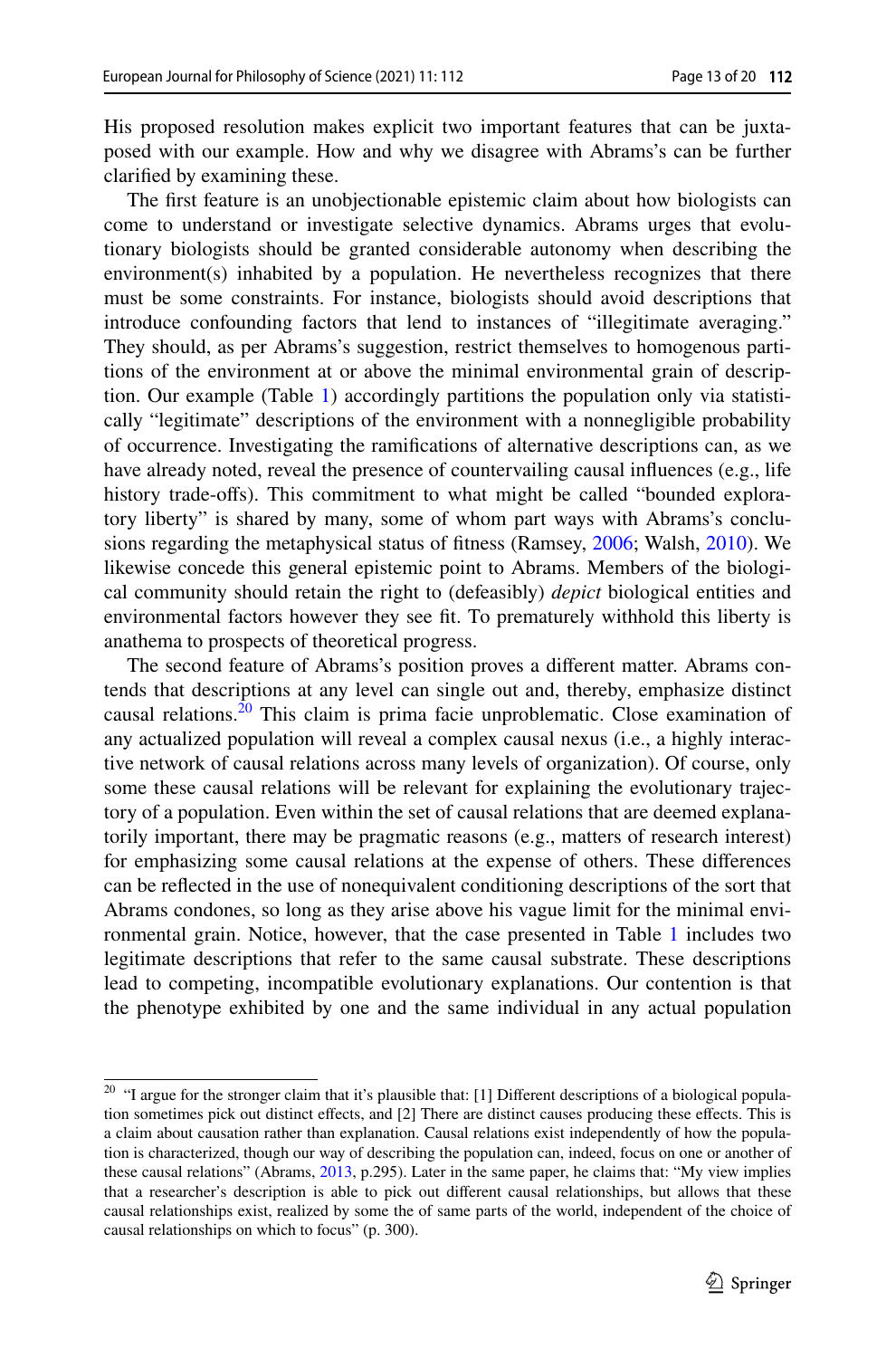ought to be either adaptive or not. Whether it is should not depend on our preferred description of the conditioning environment. We consequently fnd Abrams's suggested resolution wanting.

Abrams can respond to this in one of two ways. He can either (i) hold that the partitioning descriptions (global vs. local) applied to an actual population do not in fact distinguish distinct evolutionary explanations, or (ii) opt for one level of description over the other.

Going the way of (i) fails to address the case presented in Table [1](#page-9-0). Our case is designed expressly to contrast two competing evolutionary hypotheses, ones which obviously make inconsistent predictions about what would happen if nutrient level shifts above or below a specifed threshold. So long as our investigation is confned to the evolutionary dynamics of a single actualized population, one of these descriptions must be rejected.

The only sensible alternative for Abrams is option (ii). What he calls an "exclusive description" [\(2013](#page-18-9), p.295) would correspond to the subpopulation picked out by the fne-grained descriptor "E1" in our example. This exclusive description can reveal the population dynamics that would ensue if there was no chance (or only a negligible chance) for individuals to encounter  $\sim$ E1.<sup>21</sup> While supposedly depicting *causal relations* between A-type or B-type individuals and a particular environmental condition E1, Abrams asserts that an exclusive description nevertheless falls short of being a relevant evolutionary *explanation*. [22](#page-13-1) This follows because an exclusive description identifes the static ftness efects of trait variants in what is an incompletely described selective environment. Uncomplemented by ~E1 in our example, for instance, E1 would not be the selective environment shared by all members of the population. It is, at best, a hypothetical (counterfactual) selective scenario that speaks to what the fitness effect of a trait type would be if it occurred in the sort of selective environment identifed by the exclusive description. According to Abrams, providing an adequate explanation of selective dynamics in our population requires an "inclusive description" [\(2013](#page-18-9), p.295). The inclusive description captures the causal relations in *each and every one* of the local (non negligibly recurring) partitions allowed by the environment. An inclusive description is thus the union of the exclusive partitions that are available on the local ("fne-grained") description. In our example, the inclusive description must include E1 as well as its complement ~E1. Abrams contends that this information is crucial for explaining and predicting population dynamics because evolution is a spatially as well as temporally extended process. If the individuals exhibiting a trait type have a nonnegligible chance of inhabiting exclusive but allowable partitions of the environment,

<span id="page-13-0"></span><sup>21</sup> In an earlier paper, Abrams says the following: "Rather than an organism's ftness literally changing when an effect C occurs, there is instead a relationship between conditional probabilities: a type's fitness conditional on the occurrence of C is diferent from its ftness conditional on C's non-occurrence" ([2009a](#page-17-0), p.493).

<span id="page-13-1"></span> $22$  On this point, Abrams ([2013,](#page-18-9) p.296, emphasis added) says the following: "It should be clear, though, that if what we are concerned with is the evolution of the pigeon population over several generations [...] then *any relevant sense of ftness and selection must take into account probabilities of pigeons being found on light or dark sand when hawks are overhead*."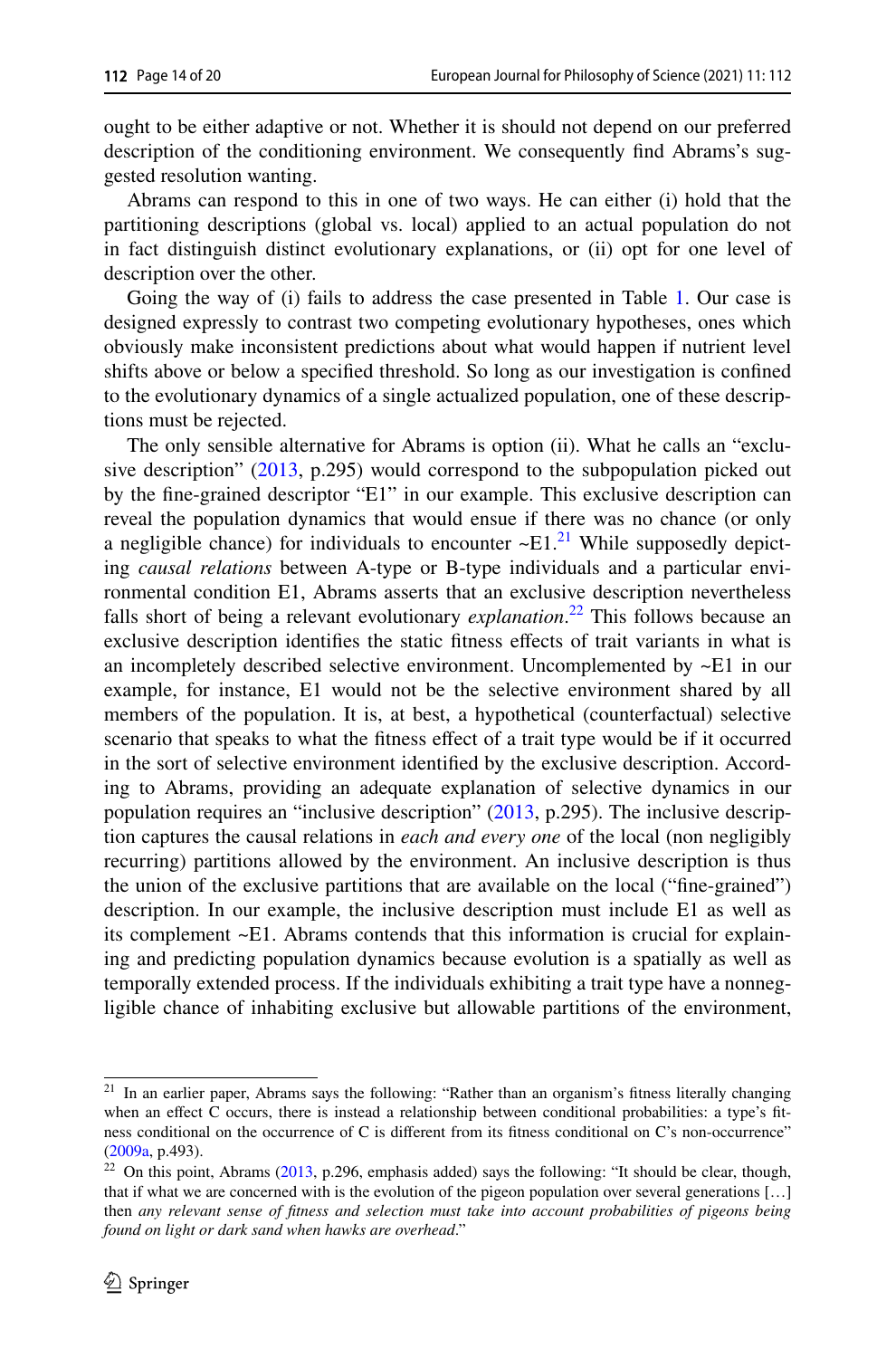we must accordingly determine just how "accessible" these distinct environmental conditions are. In other words, we need to know the probability of encountering a specifc environmental partition given that an individual exhibits a particular character state.

If Abrams opts in favor of the inclusive description (i.e., the "local interpretation" with two environments from Table [1](#page-9-0)) in our case, his view encounters other difficulties. The design of our example makes it such that there is a nonnegligible chance of 0.5 that individuals of either type will encounter E1 and  $\sim$  E1. Half of the A-type individuals will fnd themselves in E1, the rest inhabit ~E1. The same goes for B-type individuals. The presumption is that this "random occupancy" will continue into the future. But the probabilities associated with a character state's encountering E1 and~E1 in our case could also have been generated temporally (e.g., from longitudinal data on transgenerational occupancy) rather than spatially (e.g., from cross-sectional data on within-generation occupancy). In such a temporally extended scenario, A-type (B-type) individuals might have been restricted to randomly occupying only one type of sub-environment per generation. That is, A-type (B-type) individuals could occupy either E1 or  $\sim$  E1 (but not both) during any particular generation. Since individuals adopt the statistical properties assigned to their character state type, an individual currently residing in E1 would then still have a nonnegligible probability (= 0.5) of being found in ~E1 *without it being the case that it is actually in~E1*. In that case, the static fitness values derived from the exclusive partition E1 (or alternatively  $\sim$ E1) would provide a better explanation and more informative predictor of selective dynamics in the short term (Doulcier et al., [2021\)](#page-18-22). Insofar as researchers' interests dictate not only the locations but also the durations over which selective dynamics are to be assessed, they also govern what information from allowable partitions is explanatorily relevant. A description might be considered "inclusive" by students of microevolution at a timescale of 100 generations even though it tracks selective dynamics exclusively in E1, but "non-inclusive" (i.e., "exclusive") by students of macroevolution when it ranges over 10,000 generations because the probability of finding a trait type in  $\neg$ E1 is no longer negligible over this latter (macroevolutionary) timescale. Contra Abrams, then, it seems as though the information from an uncomplemented local partition (i.e., an "exclusive description") can suffice as a relevant explanation of selective dynamics for biologists (e.g., conservation biologists) who wish to make predictions about what will occur only in the short term. Further, decisions regarding the applicability of an exclusive description (i.e., whether the set of causal relations in a local partition is explanatorily relevant) seem to presuppose epistemic access to an inclusive description. An exclusive description is, as per Abrams's suggestion, explanatorily relevant only if its (nonnegligible) complement is made explicit. This runs counter to the situation confronting many if not most practicing biologists. They often have no such access. Alternatively, they can decide that such access, even if attainable, is unnecessary in light of their explanatory interests.

In response to our claim that inclusive descriptions do not map neatly onto the ways that biologists use ftness, Abrams could always maintain that the philosophical project of explanation is distinct from the goal of fnding measures that ground accurate prediction (Millstein, [2016](#page-18-23)). However, here are drawbacks to this approach.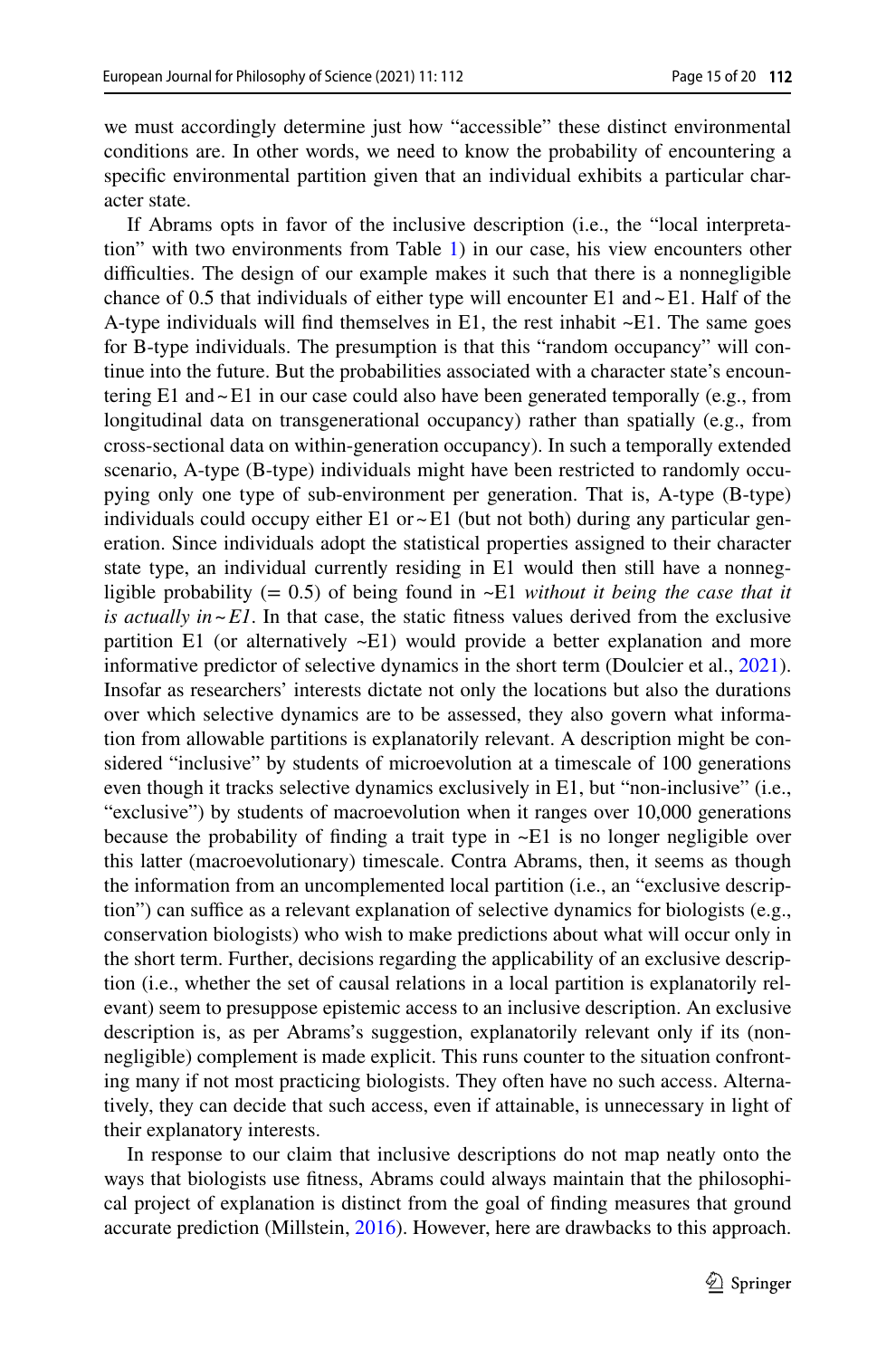For starters, recall that what initially sets apart Abrams's static account of ftness from Pence and Ramsey's "Block" alternative is that it supposedly captures the actual practice of biologists who routinely countenance dynamic ftness measures. His account unarguably loses some of its contrastive luster if this is sacrifced.

An even more daunting concern, though, is whether Abrams's account can avoid collapsing into the "Block" account by promoting the use of inclusive descriptions. For the reasons discussed in the paragraph before last, there can be considerable disagreement among evolutionary population biologists about what constitutes a properly "inclusive" description. Ever more inclusive descriptions seem readily available. The more fne-grained an inclusive description becomes, however, the more it will "fll in" (make explicit) the details that a global description presumes as background conditions. Our example shows how this can occur. The union of complementary partitions in Table [1](#page-9-0), which yields an "inclusive" description by Abrams's standards, collapses the explanatorily relevant causal relations into those that are captured by the global level interpretation of the selective environment.

## **5 Conclusion**

We have argued that a tension remains between the static and dynamic conceptions of ftness. Any theoretically informative notion of ftness is unavoidably conditional. The issue of importance is how to determine the proper partitioning for conditionalization. If ftness is explicitly conditionalized on some but not all environmental circumstances, as with either E1 or  $\sim$  E1 in our example (Table [1](#page-9-0)), then it is static only over some *part* of a complete probability distribution. While Abrams's account may thus accord well with the actual use of (relative) ftness as a predictive and explanatory apparatus, it nevertheless fails to provide principled means by which to determine whether or to what extent natural selection occurs when there are incompatible homogeneous selective environments (i.e., E "global" as opposed to  $E1$  and  $\sim$  E1 "local"). His proposal consequently sufers from an intolerable form of descriptive arbitrariness that threatens explanatory inconsistency.

Alternatively, if ftness is conditioned on all the possible circumstances that can afect survival or reproduction in the infnite limit, it is thereby conditioned on Pence and Ramsey's sample space  $(\Omega)$ , which includes every possible selective scenario. In our example, this would be tantamount to stipulating that the local level partitioning (i.e., by E1 or  $\sim$  E1) is incomplete in the sense that it fails to account for (by making explicit) all the non negligibly recurring conditions an individual might experience. The global level interpretation then becomes the only available level of interpretation as it tacitly includes all possible variables (including both E1 and  $\sim$  E1) that influence organismal success. This decisiveness can, however, blind us to important insights (e.g., negative phenotypic correlations) that appear only upon fner-grained but incomplete partitioning. Opting in this direction threatens to restrict the perceived explanatory and predictive role of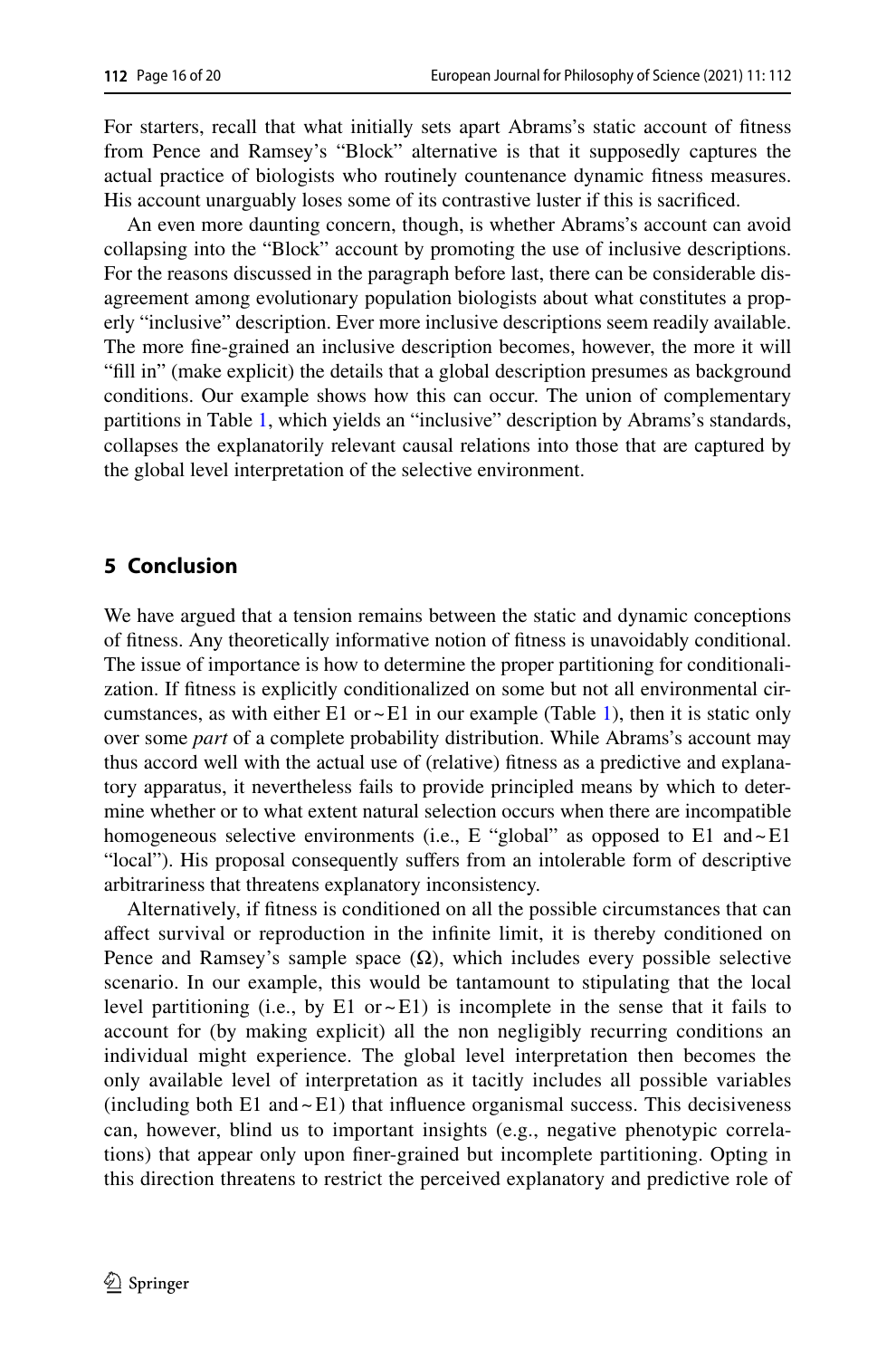ftness in areas of population biology that are concerned with developing a more comprehensive understanding of evolutionary dynamics on the basis of shorter (ecological) timescales.

The deficiency of Static Conditional Fitness should not be taken as demonstrating the impossibility of reconciling the static and dynamic conceptions of ftness. We prefer to view its defects as instructive. Abrams, perhaps more so than anyone else in the philosophical literature on ftness, has clearly articulated how to make the notion of ftness explanatorily (causally) relevant without resort to propensities. Alongside Pence and Ramsey's revamped propensity interpretation, his "trait type" (i.e., organism-environment) conception of ftness is, arguably, the most sophisticated competing causalist account of ftness to date. These two accounts occupy opposing extremes on a continuum of philosophical explications that are committed to the idea that ftness is indispensable to population biology because it is causally efficacious as well as static. Bearing in mind the still pervasive criticism of PIF, the inadequacy of Abrams's account helps reveal that the choice between Static Conditional Fitness and Block Fitness comes with unavoidable epistemic costs. What takes shape is an epistemic trade-of between the predictive accuracy and explanatory (causal) relevance of static ftness measures, one that apparently arises whenever one shifts the assessment of population dynamics from short-term to long-term timescales (for more on this subtle point, see Doulcier et al., [2021](#page-18-22)). In light of this, philosophers of biology should "pick their poison" carefully when it comes to their preferred notion(s) of ftness.

Natural selection is defned in terms of diferential ftness. Arbitrariness regarding the nature of ftness has implications for the nature of selection. If the presence, direction, and magnitude of natural selection are subject to defnitional or descriptive fiat, it becomes increasingly difficult to assume that selection is the process most responsible for adaptative evolution. The focused criticism we lodge against Abrams's account of ftness has potentially important implications for a cluster of related issues in evolutionary theory. One of these issues is the nature of inheritance, as some have already argued (see Bourrat, [2019;](#page-18-24) Charbonneau & Bourrat, [2021](#page-18-25)). If a given character or trait type may be described more or less fnely (e.g., "red" vs. "crimson"), then alternative grains of description can lead to different degrees of resemblance between parents and offspring (e.g., "red"  $\rightarrow$  "red" vs. "scarlet" ➔ "crimson"). The more familiar problem of conventionalism in the levels of selection literature is similarly concerned with how best to describe the levels and units of selection (see, e.g., Kitcher et al., [1990;](#page-18-26) Waters, [2011](#page-19-20); Sober, [2011;](#page-19-21) Bourrat, [2021](#page-18-27)). The "grain of description" problem we highlight is also linked to the more general reference class problem in probability (see Hájek, [2003](#page-18-28), [2007](#page-18-29)), which some view as an insurmountable epistemic problem. We believe that such pessimism may be premature and urge more philosophers and biologists to think seriously about this conceptual tangle at the very foundations of evolutionary biology.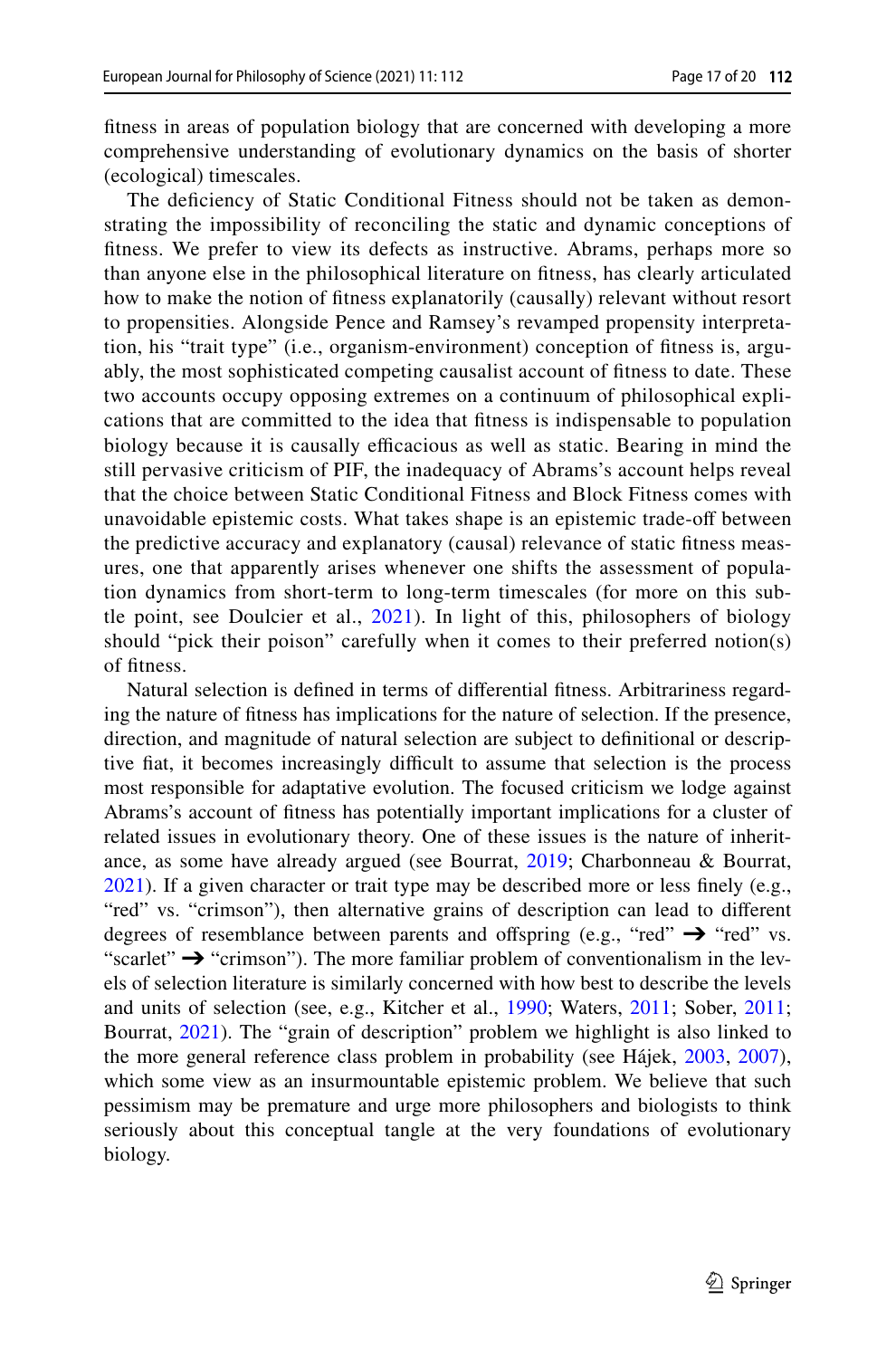## <span id="page-17-2"></span>**Appendix**

Statistical measures (e.g., relative ftness inequalities) in Table 1 are based on the following data

| <b>Individuals by</b> Number of<br><b>Trait Type</b> | <b>Offspring</b> | <b>Statistics</b>                  |                |                                                       |      |
|------------------------------------------------------|------------------|------------------------------------|----------------|-------------------------------------------------------|------|
| <b>Local Partition E1</b>                            |                  |                                    |                | <b>Global Partition (Union of</b><br>$E1$ and $-E1$ ) |      |
| A                                                    | 11               | Arithmetic Mean for A in E1        | 10             |                                                       |      |
| A                                                    | 9                |                                    |                |                                                       |      |
| А                                                    | 10               |                                    |                |                                                       |      |
| A                                                    | 9                | Arithmetic Mean for B in E1        | 6              |                                                       |      |
| А                                                    | 11               | Variance for A in E1               | 0.8            |                                                       |      |
| B                                                    | 7                | Variance for B in E1               | 0.8            |                                                       |      |
| B                                                    | 5                | Geometric Mean for A in E1         | 9.96           |                                                       |      |
| B                                                    | 6                | Geometric Mean for B in E1         | 5.93           | Arithmetic Mean for A                                 | 8    |
| B                                                    | 5                |                                    |                | Arithmetic Mean for B                                 | 8    |
| B                                                    | $\tau$           |                                    |                | Variance for A                                        | 4.8  |
| <b>Local Partition ~ E1</b>                          |                  |                                    | Variance for B | 4.8                                                   |      |
| A                                                    | $\overline{7}$   | Arithmetic Mean for A in $\sim$ E1 | 6              | Geometric Mean for A                                  | 7.69 |
| A                                                    | 5                |                                    |                | Geometric Mean for B                                  | 7.69 |
| A                                                    | 6                |                                    |                |                                                       |      |
| A                                                    | 5                | Arithmetic Mean for B in $\sim$ E1 | 10             |                                                       |      |
| A                                                    | 7                | Variance for A in $\sim$ E1        | 0.8            |                                                       |      |
| B                                                    | 11               | Variance for $B$ in $\sim E1$      | 0.8            |                                                       |      |
| B                                                    | 9                | Geometric Mean for A in $\sim$ E1  | 5.93           |                                                       |      |
| B                                                    | 10               | Geometric Mean for B in $\sim$ E1  | 9.96           |                                                       |      |
| B                                                    | 9                |                                    |                |                                                       |      |
| B                                                    | 11               |                                    |                |                                                       |      |

**Funding** Peter Takacs's research was supported under Australian Research Council's Discovery Projects funding scheme (project number FL170100160).

#### **Declarations**

**Confict of interest** The Authors declare that there are no conficts of interest.

# **References**

<span id="page-17-1"></span><span id="page-17-0"></span>Abrams, M. (2007). Fitness and Propensity's annulment? *Biology and Philosophy, 22*, 115–130. Abrams, M. (2009a). Fitness 'Kinematics': Biological Function, Altruism, and Organism–Environment Development. *Biology and Philosophy, 24*, 487–504.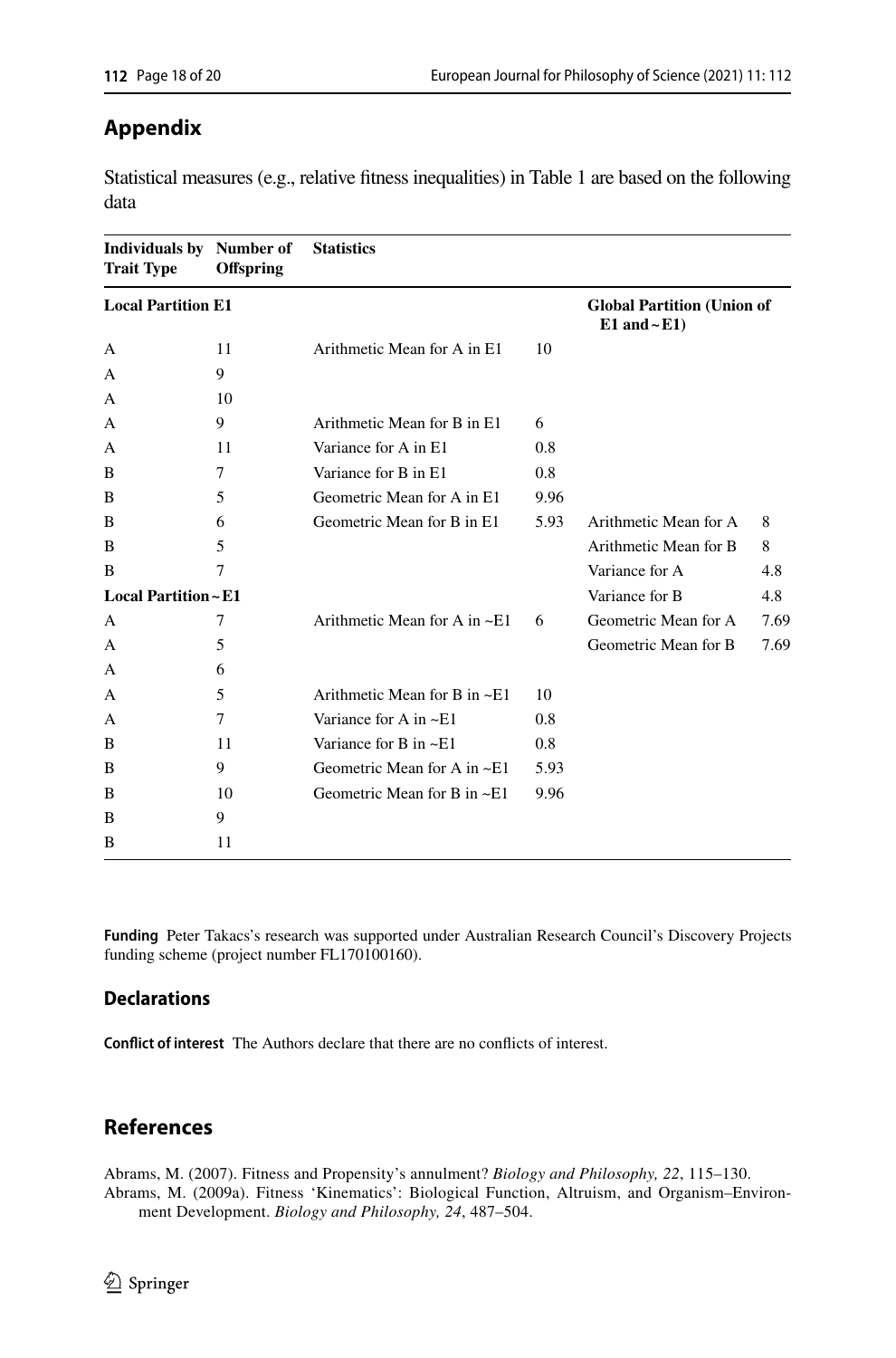- <span id="page-18-8"></span>Abrams, M. (2009b). What determines biological ftness? The problem of the reference environment. *Synthese, 166*, 21–40.
- <span id="page-18-0"></span>Abrams, M. (2012). Measured, modeled, and causal conceptions of ftness. *Frontiers in Genetics, 3*, 196.
- <span id="page-18-9"></span>Abrams, M. (2013). Populations and pigeons: Prosaic pluralism about evolutionary causes. *Studies in History and Philosophy of Biological and Biomedical Sciences, 44*, 294–301.
- <span id="page-18-10"></span>Abrams, M. (2014). Environmental grain, organism ftness, and type ftness. In G. Barker, E. Dejardins, & T. Pearce (Eds.), *Entangled life: Organism and environment in the biological and social sciences*. Springer.
- <span id="page-18-18"></span>Ariew, A., & Ernst, Z. (2009). What ftness Can't be. *Erkenntnis, 71*(3), 289–301.
- <span id="page-18-19"></span>Ariew, A., & Lewontin, R. C. (2004). The confusions of ftness. *The British Journal for the Philosophy of Science, 55*(2), 347–363.
- <span id="page-18-1"></span>Beatty, J.H. and Finsen S.K. (1989). Rethinking the Propensity Interpretation: A Peek inside Pandora's Box, in What the Philosophy of Biology Is: Essays Dedicated to David Hull, ed. Michael Ruse (Dordrecht: Kluwer Publishers), pp. 17–30.
- <span id="page-18-14"></span>Bouchard, F., & Rosenberg, A. (2004). Fitness, probability and the principles of natural selection. *British Journal for the Philosophy of Science, 55*, 693–712.
- <span id="page-18-12"></span>Bourrat, P. (2015). Distinguishing natural selection from other evolutionary processes in the evolution of altruism. *Biological Theory, 10*, 311–321.
- <span id="page-18-13"></span>Bourrat, P. (2017). Explaining drift from a deterministic setting. *Biological Theory, 12*, 27–38.
- <span id="page-18-24"></span>Bourrat, P 2019. Natural selection and the reference grain problem". Studies in History and Philosophy of Science Part A. <https://doi.org/10.1016/j.shpsa.2019.03.003>
- <span id="page-18-27"></span>Bourrat, P 2021. Facts, conventions, and the levels of selection. Elements in the Philosophy of Biology. Cambridge: Cambridge University Press, 2021. <https://doi.org/10.1017/9781108885812>
- <span id="page-18-2"></span>Brandon, R. N. (1978). Adaptation and evolutionary theory. *Studies in History and Philosophy of Science Part A, 9*, 181–206.
- <span id="page-18-3"></span>Brandon, R. N. (1990). *Adaptation and environment*. Princeton University Press.
- <span id="page-18-21"></span>Brandon, R. N. (2005). The diference between selection and drift: A reply to Millstein. *Biology and Philosophy, 20*, 153–170.
- <span id="page-18-5"></span>Brandon, R. N., & Beatty, J. H. (1984). The propensity interpretation of 'fitness'—No interpretation is no substitute. *Philosophy of Science, 51*, 342–347.
- <span id="page-18-25"></span>Charbonneau, M., & Bourrat, P. (2021). Fidelity and the grain problem in cultural evolution. *Synthese.* <https://doi.org/10.1007/s11229-021-03047-1>
- <span id="page-18-22"></span>Doulcier, G., Takacs, P., & Bourrat, P. (2021). Taming ftness: Organism-environment interdependencies preclude long-term ftness forecasting. *BioEssays, 43*, 2000157.
- <span id="page-18-6"></span>Gillespie, J. H. (1977). Natural selection for variances in ofspring numbers: A new evolutionary principle. *American Naturalist, 111*, 1010–1014.
- <span id="page-18-20"></span>Glymour, B. (1999). Population level causation and a unifed theory of natural selection. *Biology and Philosophy, 14*, 521–536.
- <span id="page-18-28"></span>Hájek, A. (2003). Conditional probability is the very guide of life. In Probability is the very guide of life: The philosophical uses of chance, edited by Kyburg Jr, E. Henry, and Mariam Thalos, 183–203. Open Court,
- <span id="page-18-29"></span>Hájek, A. (2007). The reference class problem is your problem too. *Synthese, 156*, 563–585.
- <span id="page-18-26"></span>Kitcher, P., Sterelny, K., & Waters, C. K. (1990). The illusory riches of Sober's monism. *The Journal of Philosophy, 87*, 158.
- <span id="page-18-17"></span>Kokko, H., Grifth, S. C., & Pryke, S. R. (2014). The hawk–dove game in a sexually reproducing species explains a colourful polymorphism of an endangered bird. *Proceedings of the Royal Society B: Biological Sciences, 281*, 20141794.
- <span id="page-18-15"></span>Levins, R. (1968). *Evolution in changing environments: Some theoretical explorations*. Princeton University Press.
- <span id="page-18-16"></span>Maynard Smith, J. (1982). *Evolution and the theory of games*. Cambridge University Press.
- <span id="page-18-11"></span>Metz, J. A. J., Nisbet, R. M., & Geritz, S. A. H. (1992). How should we defne 'ftness' for general ecological scenarios? *Trends in Ecology and Evolution, 7*, 198–202.
- <span id="page-18-4"></span>Mills, S. K., & Beatty, J. H. (1979). The propensity interpretation of ftness. *Philosophy of Science, 46*, 263–286.
- <span id="page-18-23"></span>Millstein, R. (2016). Probability in biology: The case of ftness. In A. Hájek & C. R. Hitchcock (Eds.), *The Oxford handbook of probability and philosophy* (pp. 601–622). Oxford University Press.
- <span id="page-18-7"></span>Otsuka, J. (2016). A critical review of the Statisticalist debate. *Biology and Philosophy, 31*, 459–482.